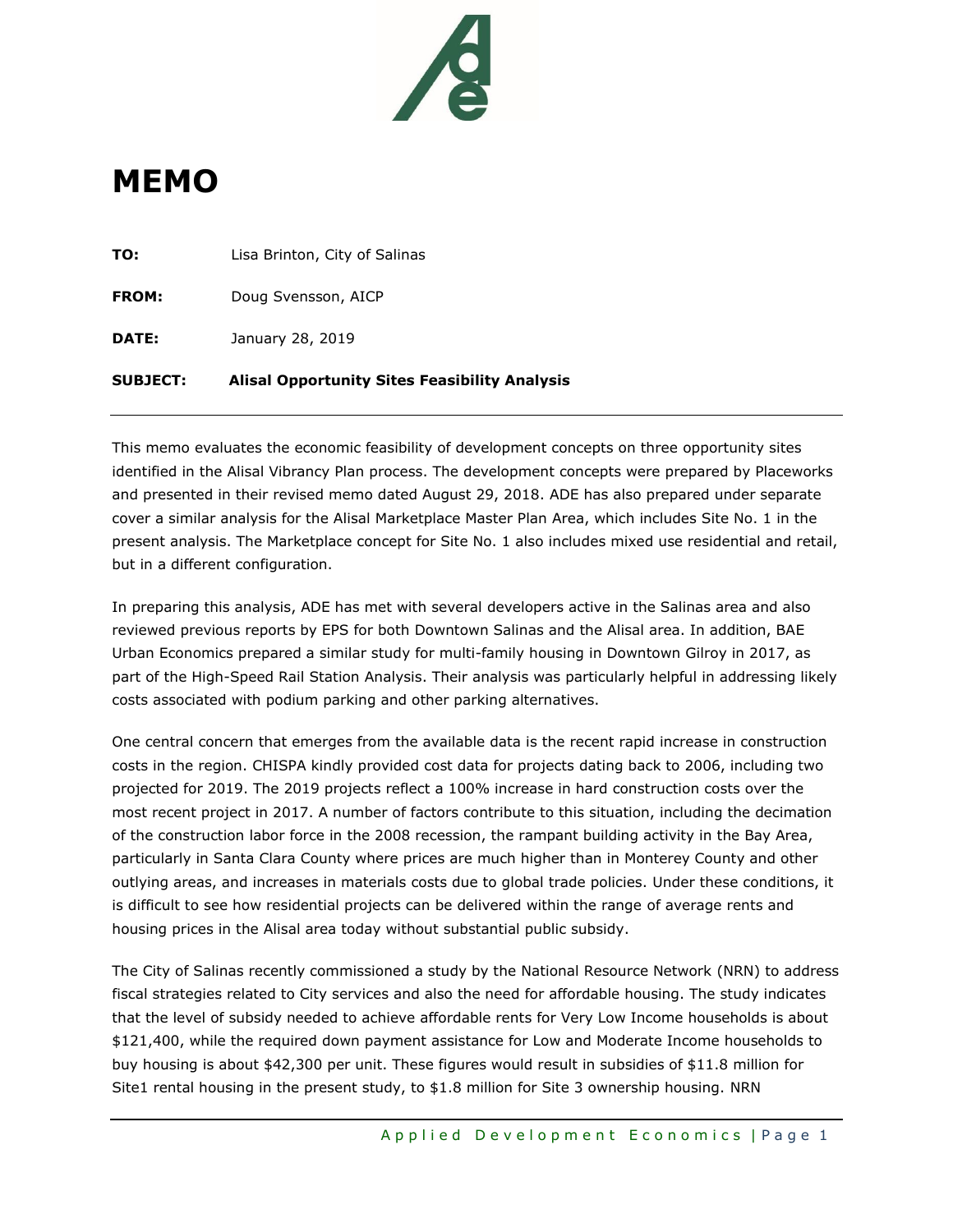recommends the City consider establishing a housing trust fund, or work with the trust fund established by the Monterey Bay Economic Partnership, to fund subsidies for affordable housing. Newly passed state legislation, including SB 2 and Proposition 1, are anticipated to make substantial funds available for housing through additional bond programs and new taxes. As of this writing, the regulations for these programs have not been promulgated and it is unclear how much money Salinas may receive from these sources.

For each of the sites, we have provided alternate scenarios: 1) a base case using average rents/prices; 2) a scenario showing what increase in price would be needed to make the project feasible; 3) a revised project reducing onsite open space and/or parking to increase the housing units and reduce costs. The third scenario also requires an increase in prices, although smaller than the base case. We show what segment of the population in the Alisal neighborhood can afford the units for each scenario, based on housing costs up to 30 percent of household incomes, segmented between renter and homeowner households. If affordable housing funds are available for the project, then additional levels of affordability could be achieved. The results of the analysis are shown in Table 1 below, followed by a brief description of each of the project scenarios.

## **Brief Site and Scenario Descriptions**

## **SITE 1**

**1A:** 2-4 story apartments over podium parking, with a central courtyard and play area over podium parking and a street level public plaza. The site also includes a single story 6,000 sq. ft. retail space. While nearly 28 percent of renter households in Alisal could afford these units at average market rents, this project as designed generates a negative land value of \$13.8 million. With an expected land value of \$1 million, the required subsidy would be \$14.8 million, or \$155,600 per unit, which is higher than the \$11.8 million average subsidy suggested by NRN above for 100 percent affordable projects. This suggests that the design features of this project are outside the normal cost range for rental housing in the area.

**1B:** In order to make the project as designed feasible, rents would need to be raised by 51 percent, reducing the percentage of Alisal renter households who could afford the unit to 10.3 percent.

**1C:** The project could be redesigned to replace the podium parking with a mechanical lift parking garage along the railroad frontage of the property. The public plaza on Murphy street and the retail building would be retained but the rest of the site would be built with 145 apartments. Rents would still need to be raised 40 percent above average market levels and about 12.7 percent of Alisal renter households could afford them. However, this design would reduce the required subsidy for 100 percent affordability to \$141,300 per unit, slightly closer to the average for affordable units in Salinas.

#### **SITE 2**

**2A:** 24 apartments in two stories over podium parking plus 24 units in four-unit two story buildings with surface parking. The project includes a 4,000 sq. ft. public plaza and an adjacent 2,000 sq. ft. community garden and about 3,600 sq. ft. of patio space over some of the podium parking. 31.2 percent of Alisal renter households could afford units in this project but it would generate a negative land value of \$4.0 million. Including expected land value, the required subsidy for 100 percent affordability would be \$10.5 million, or \$213,000 per unit.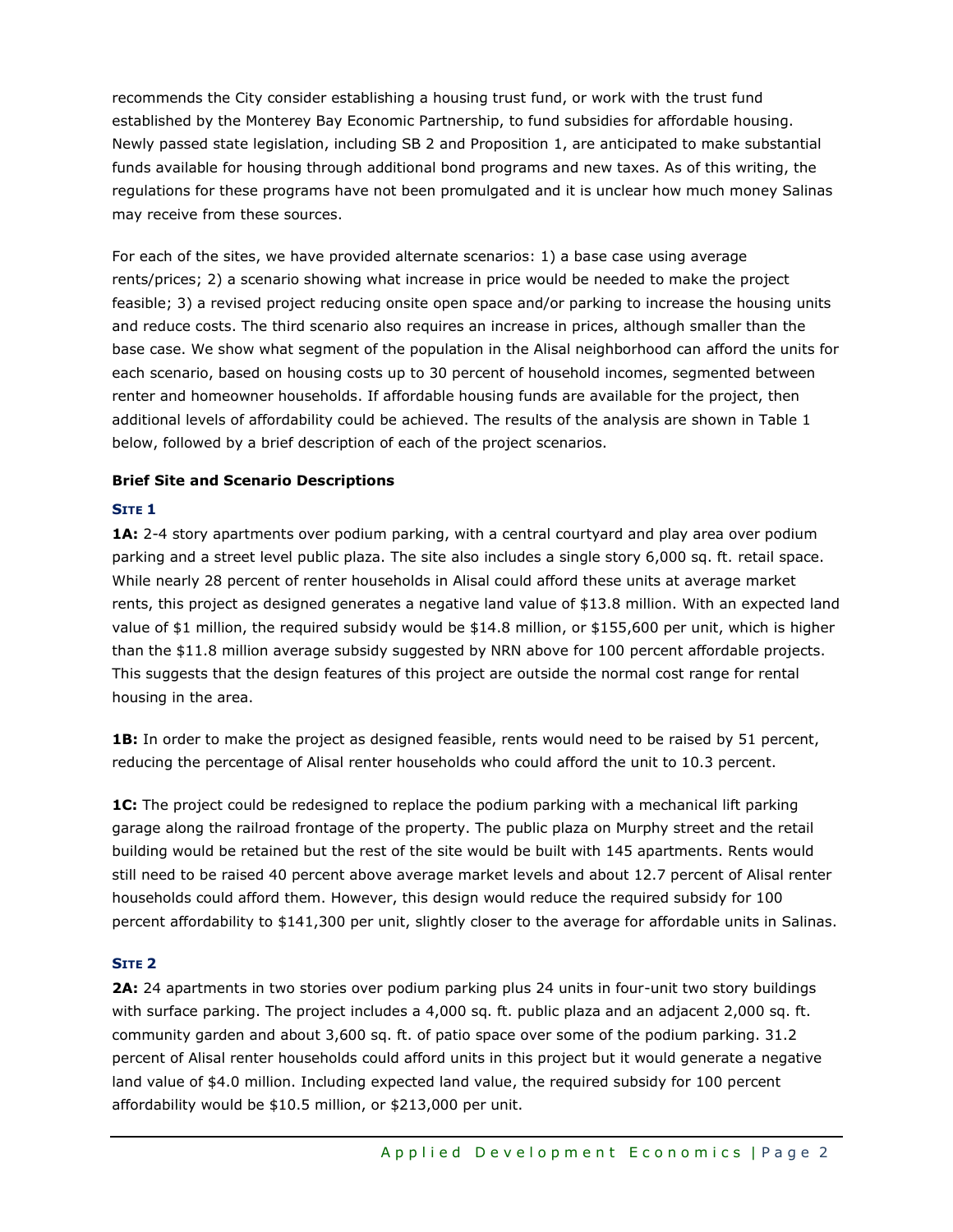#### **Table 1: Summary of Financial Analysis of Three Sites**

|                                                         | Site 1             |                    |                    | Site 2             |                    |                    | Site 3             |                    |                    |
|---------------------------------------------------------|--------------------|--------------------|--------------------|--------------------|--------------------|--------------------|--------------------|--------------------|--------------------|
| Project<br><b>Characteristic</b>                        | <b>Scenario 1A</b> | <b>Scenario 1B</b> | <b>Scenario 1C</b> | <b>Scenario 2A</b> | <b>Scenario 2B</b> | <b>Scenario 2C</b> | <b>Scenario 3A</b> | <b>Scenario 3B</b> | <b>Scenario 3C</b> |
| Units                                                   | 97                 | 97                 | 145                | 48                 | 48                 | 64                 | 42                 | 42                 | 62                 |
| Res. Parking                                            | 180                | 180                | 145                | 76                 | 76                 | 64                 | 84                 | 84                 | 124                |
| Open Space sq. ft.                                      | 19,500             | 19,500             | 6,500              | 9,600              | 9,600              | 2,000              | 31,000             | 31,000             | 4,000              |
| Total Costs*                                            | \$31,949,521       | \$31,949,521       | \$41,811,536       | \$12,074,255       | \$12,074,255       | \$14,625,145       | \$19,731,194       | \$19,731,194       | \$27,294,393       |
| <b>Total Revenue</b>                                    | \$18,103,003       | \$32,882,392       | \$42,735,372       | \$8,037,248        | \$12,729,354       | \$15,321,225       | \$19,661,714       | \$21,982,354       | \$29,334,034       |
| Residual Land<br>Value                                  | (\$13,846,518)     | \$932,871          | \$923,836          | $($ \$4,037,007)   | \$655,099          | \$696,080          | $($ \$69,480)      | \$2,251,160        | \$2,039,642        |
| Percent of Alisal<br>Households Who<br>Can Afford Units | 27.9%              | 10.3%              | 12.7%              | 31.2%              | 17.7%              | 20.1%              | 16.5%              | 11.6%              | 13.6%              |

*Source: ADE, Inc.*

*Note: Open Space figures for Site 3 do not include 43,000 sq. ft. drainage/detention area, which is not changed in any of the scenarios.*

*Percent of Households who can afford the units are weighted averages of the more detailed data shown in Table 3 below.*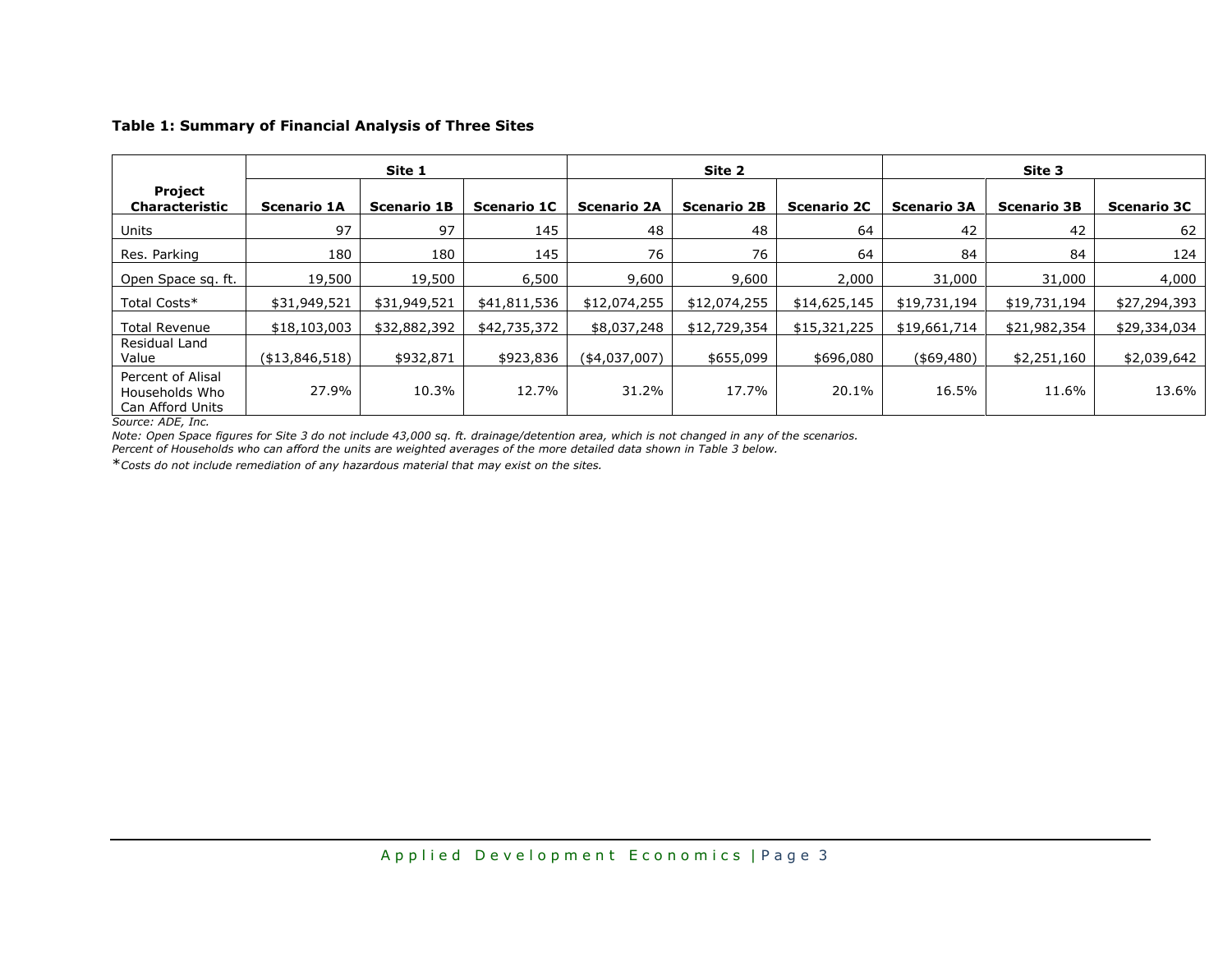**2B:** In order to create a reasonably positive land value, rents would need to be raised 32.5 percent, reducing the proportion of Alisal renter households that could afford the units to 17.7 percent.

**2C:** Scenario 2C removes the podium parking, including the patio space, and reduces the parking requirement to 1 per unit. It also replaces the plaza with an additional 4-unit building. The reduced parking requirement provides space for 12 additional units besides those on the plaza site. Rents would still need to increase 27 percent above market average in this scenario, and 20.1 percent of Alisal renter households could afford these units.

# **SITE 3**

**3A:** This project includes 42 townhomes and 9,000 sq. ft. of office space. It provides a 27,000 sq. ft. public park on Market St. as well as a 4,000 sq. ft. community plaza in the interior of the project. Based on average market sales prices per sq. ft. the two-bedroom units would sell for \$336,000 and the three bedrooms for \$448,000. Overall, 16.5 percent of Alisal homeowner households could afford these units, but the project as designed would have a negative land value of \$69,480, much less than the other sites but not feasible without modification. The expected land value would be \$2.09 million and the down payment subsidy for 100 percent affordability would be \$1.78 million. The total subsidy to make this project work at a 100 percent affordable level would be \$108,600 per unit.

**3B:** In order to generate a reasonable land value, prices would need to be raised 14 percent, which would reduce the percentage of Alisal homeowner households who could afford the units to 11.6 percent.

**3C:** The scenario replaces the park with 20 additional townhouse units. No adjustments were made to the parking and prices would need to be 7 percent above Scenario 3A. This project scenario would be affordable to 13.6 percent of Alisal homeowner households.

# **Additional Observations about the Proposed Projects**

**Site 1:** The central courtyard over podium parking seems a large expense for open space. In addition, there are concerns about the rail line adjacent to the site even though the design orients those units inward toward the courtyard. Scenario 1C above mitigates both these issues by putting a parking garage along the rail line and developing the interior of the site. The trade-off is that the onsite open space is limited to the street level public plaza.

**Site 2:** Planning staff suggested that a more efficient project could be designed by encouraging the owners to do a mixed-use project that incorporates the commercial sites along Alisal, since they are part of the same parcels.

**Site 3:** The development will need to be offset 30-100 ft. from the top of bank of the drainage, rather than the centerline. The aerial available to City staff seemed to show the top of bank further east than is shown in the drawing, potentially affecting the western-most row of residential buildings.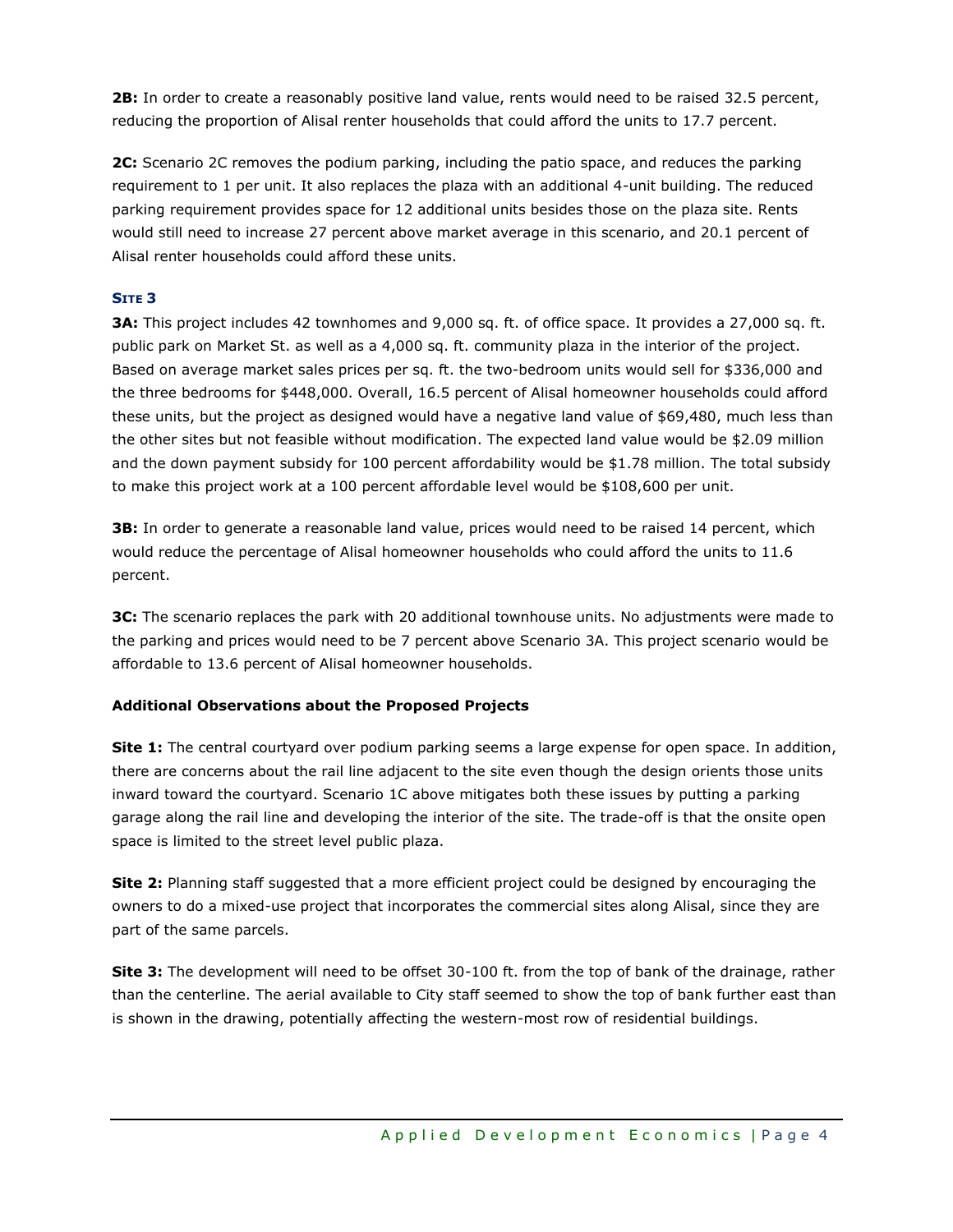**Overall:** The City may need to consider neighborhood level solutions to increasing parks and recreation spaces as well as parking, to reduce the cost burden on desired housing developments in the community.

## **Discussion of the Analysis**

## Housing Rents, Prices and Affordability

The projects on Sites 1 and 2 are proposed as rental housing while the Site 3 townhomes are assumed to be for sale. EPS recently evaluated the housing market in Alisal and reported an average asking rent of \$1.64 per sq. ft. for multifamily housing in early 2018.<sup>1</sup> This is from Costar, a well-recognized real estate data source. ADE also consulted Zillow timeseries data for the Alisal zip code and obtained a figure of \$1.61 per sq. ft. for all rental housing in July 2018, reflecting a 9.3 percent increase since the end of 2016. In an earlier analysis for Downtown Salinas, EPS had reported a higher figure of \$1.97 per sq. ft. as of December 2016.<sup>2</sup> However, this was for an area within a 1-mile radius of the intersection of Monterey St. and East Alisal, which would take in neighborhoods surrounding Downtown as well as part of the Alisal neighborhood.

For this analysis, ADE used the Alisal Costar average, adjusted for the proposed size of the units. Data provided by CHISPA indicate that costs are higher per sq. ft. for smaller units in the 500 to 600 sq. ft. range than for larger units of 1,000 sq. ft. or higher. ADE adjusted the average rents up for the smaller units and down for the larger units to achieve the overall average. Based on these data, ADE estimates the rents for the Sites 1 and 2 units as follows:

| Unit Type | <u>Size (sq. ft.)</u> | Monthly Rent |
|-----------|-----------------------|--------------|
| Studio    | 500                   | \$984        |
| 1 bdrm    | 600                   | \$1,181      |
| 2 bdrm    | 900                   | \$1,402      |
| 3 bdrm    | 1,300                 | \$2,025      |

For the townhouses on Site 3, ADE consulted Zillow price index data for the Alisal neighborhood, which shows an average sales price per sq. ft. of \$276 for all ownership housing in July 2018. This is very similar to the figure EPS used in its 2017 Downtown study of townhomes. For the present study ADE used a figure of \$280 per sq. ft. as the base case market price. This resulted in a price of \$336,000 for the two-bedroom units and \$448,000 for the three-bedroom units.

ADE estimated the number of owner and renter households in Alisal that could afford these prices and rents, assuming no more than 30 percent of household income is spent on rent and the landlords pay utilities and other costs. The details of the ownership housing cost calculations are shown in the

 $<sup>1</sup>$  Memorandum from David Zehnder, Ellen Martin and Mark Polhemus, Economic & Planning Systems, to Lisa</sup> Brinton, City of Salinas. Subject: Alisal Housing Target Market Analysis. July 3, 2018. p. 12.

<sup>&</sup>lt;sup>2</sup> Economic & Planning Systems and EMC Planning Group, Salinas Downtown Housing Target Market Analysis. July 2017. p. 13.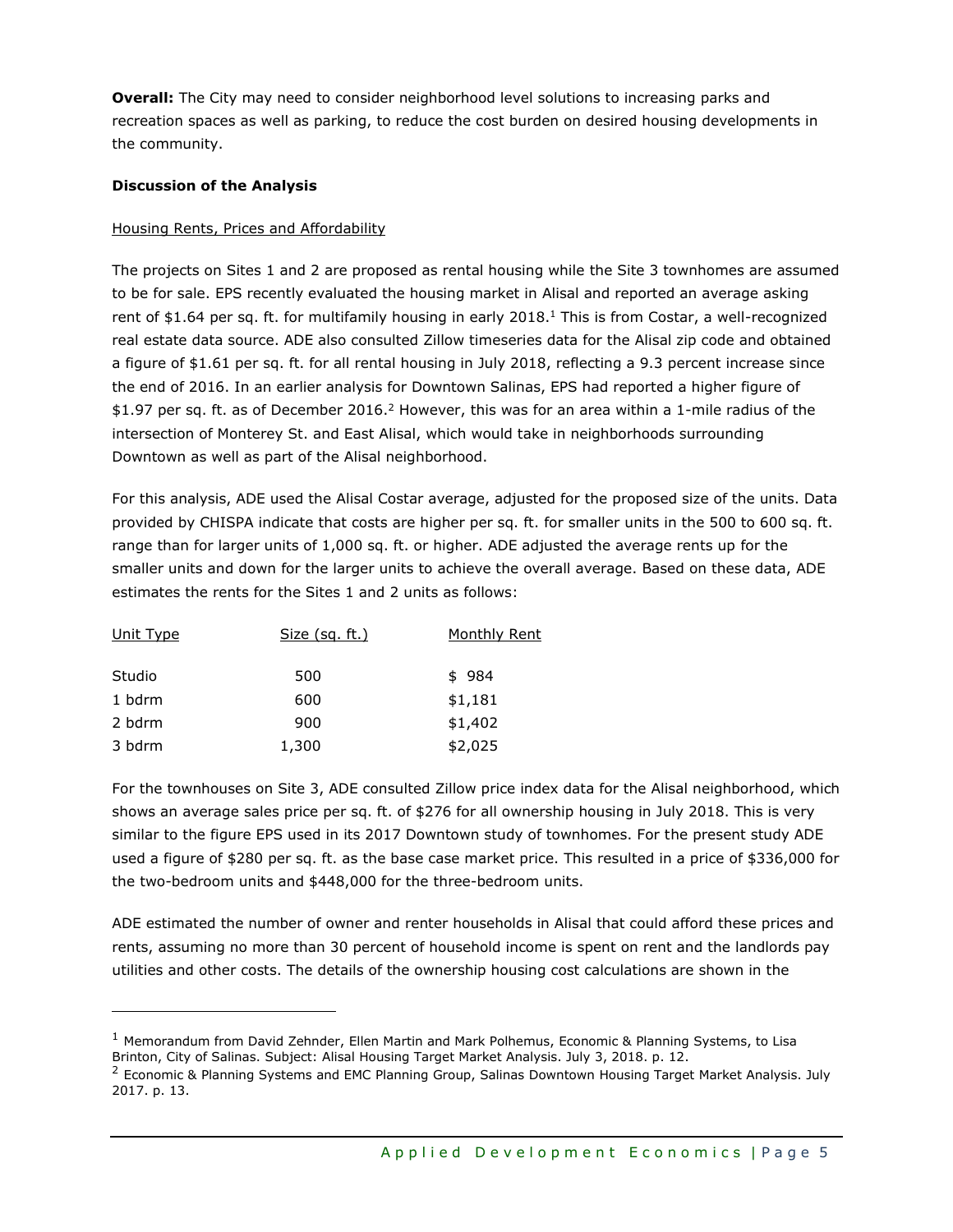footnotes to Table 3 and are consistent with the affordable housing calculations promulgated most recently by the City of Salinas. Table 2 shows the household income distribution for both renter and home owner households in the Alisal neighborhood based on the 2011-2016 American Community Survey (ACS). About 70 percent of Alisal households rent and have a median income of \$37,188. The 30 percent of households who own homes have a higher median income of \$55,106.

|                 |           | Total      |         | Homeowners |         | Renters    |         |  |
|-----------------|-----------|------------|---------|------------|---------|------------|---------|--|
|                 |           |            |         |            |         |            |         |  |
| Income Category |           | Households | Percent | Households | Percent | Households | Percent |  |
| Less than       | \$10,000  | 408        | 4.2%    | 135        | 4.7%    | 273        | 4.0%    |  |
| \$10,000 to     | \$14,999  | 501        | 5.2%    | 81         | 2.8%    | 420        | 6.2%    |  |
| \$15,000 to     | \$19,999  | 718        | 7.5%    | 142        | 4.9%    | 576        | 8.5%    |  |
| \$20,000 to     | \$24,999  | 761        | 7.9%    | 139        | 4.8%    | 622        | 9.2%    |  |
| \$25,000 to     | \$29,999  | 769        | 8.0%    | 134        | 4.6%    | 635        | 9.4%    |  |
| \$30,000 to     | \$34,999  | 792        | 8.2%    | 144        | 5.0%    | 648        | 9.6%    |  |
| \$35,000 to     | \$39,999  | 867        | 9.0%    | 220        | 7.6%    | 647        | 9.6%    |  |
| \$40,000 to     | \$44,999  | 603        | 6.3%    | 176        | 6.1%    | 427        | 6.3%    |  |
| \$45,000 to     | \$49,999  | 586        | 6.1%    | 141        | 4.9%    | 445        | 6.6%    |  |
| \$50,000 to     | \$59,999  | 1,094      | 11.4%   | 387        | 13.4%   | 707        | 10.5%   |  |
| \$60,000 to     | \$74,999  | 973        | 10.1%   | 365        | 12.6%   | 608        | 9.0%    |  |
| \$75,000 to     | \$99,999  | 781        | 8.1%    | 365        | 12.6%   | 416        | 6.2%    |  |
| \$100,000 to    | \$124,999 | 392        | 4.1%    | 227        | 7.8%    | 165        | 2.4%    |  |
| \$125,000 to    | \$149,999 | 154        | 1.6%    | 96         | 3.3%    | 58         | 0.9%    |  |
| \$150,000 to    | \$199,999 | 165        | 1.7%    | 82         | 2.8%    | 83         | 1.2%    |  |
| \$200,000       | or more   | 73         | 0.8%    | 58         | 2.0%    | 15         | 0.2%    |  |
|                 | Total     | 9,637      | 100.0%  | 2,892      | 100.0%  | 6,745      | 100.0%  |  |
|                 | Median    | \$40,020   |         | \$55,106   |         | \$37,188   |         |  |

| Table 2: Household Income Distribution by Housing Tenure, Alisal Neighborhood, 2011- |  |
|--------------------------------------------------------------------------------------|--|
| 2016 Average                                                                         |  |

*Source: ACS 2011-2016.*

Table 3 shows the required household incomes for each unit type under each scenario.<sup>3</sup> All of the market rents/prices in the Scenario A base case are above median incomes within the renter or owner housing tenure categories. The proportion of households that can afford the units range from 45.5 percent for the base case studios to as little as 4.2 percent for the Scenario B three-bedroom units. These figures do not account for household size, so the percentages for one-person households seeking a studio apartment may be lower.

The City's inclusionary housing thresholds are based on the County median income, which for 2018 is \$69,100 for a family of four. For rental projects, the City requires 8 percent of units to be affordable to Very Low Income households and 4 percent for Low Income households. None of the units meet these

 $3$  In the comparison of project rents/prices with the income distribution in Table 2, ADE adjusted the rents/prices downward 1.2 percent to account for estimated increases in incomes between 2016 and 2018.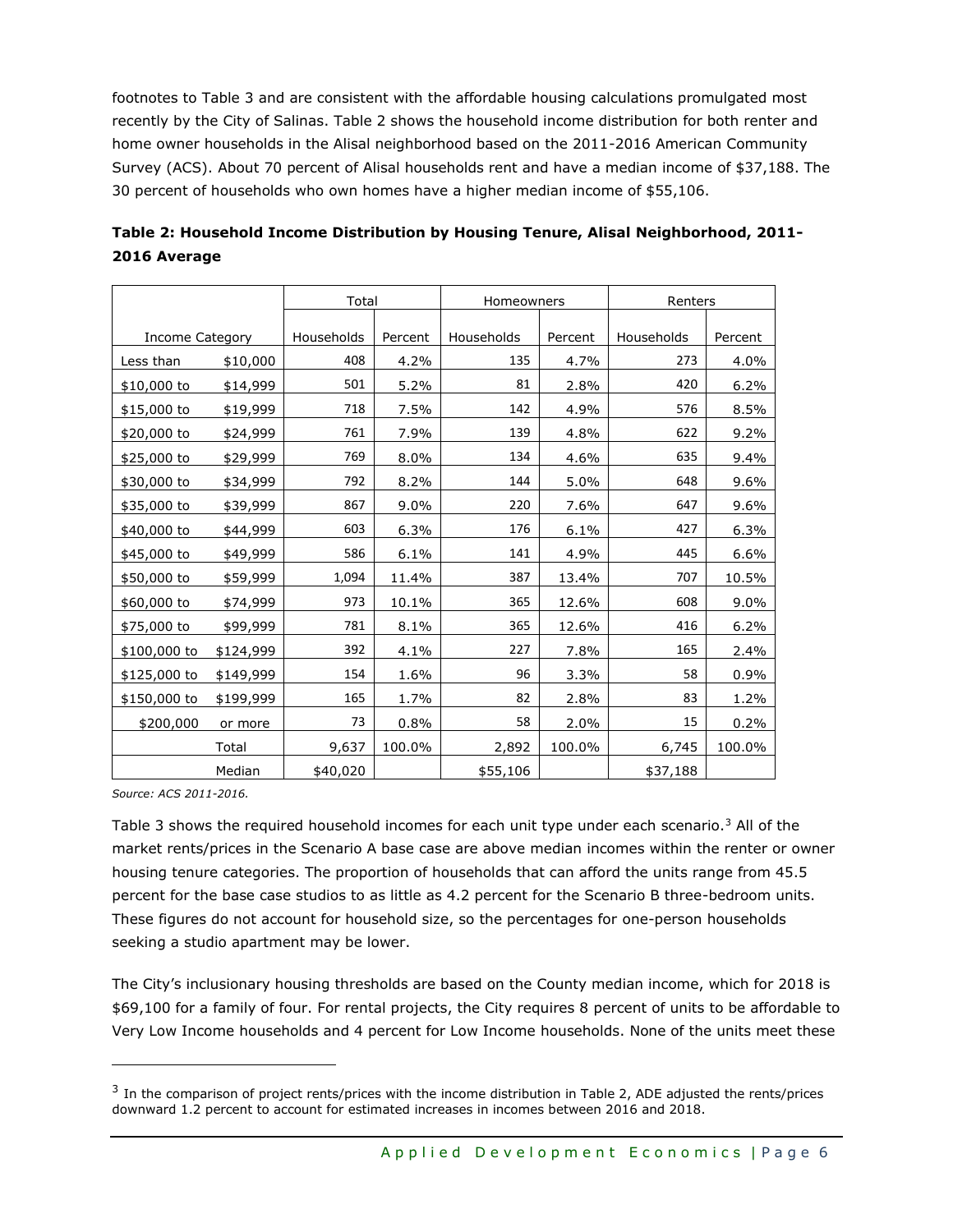affordability thresholds and the pro formas assume the developer would pay the rental housing impact fee instead. It is worth noting, however, that one condition of paying the fee is the owner shall make 12 percent of the units available under the Section 8 voucher program, which does provide some measure of affordability. As presented in this analysis, the studio apartments in Site 2 range from 80 to 100 percent of median income for one-person households. The 1 bedroom and 2-bedroom units come in at 85 percent AMI and 90 percent AMI, respectively.

|                                   | <b>Unit Type</b>         |          |           |           |  |  |  |
|-----------------------------------|--------------------------|----------|-----------|-----------|--|--|--|
| <b>Project Scenarios</b>          | <b>Studio</b>            | 1 bdrm   | 2 bdrm    | 3 bdrm    |  |  |  |
|                                   | Sites 1 & 2: Rentals     |          |           |           |  |  |  |
| Scenario A: Base Case             |                          |          |           |           |  |  |  |
| Monthly Rent                      | \$984                    | \$1,181  | \$1,402   | \$2,025   |  |  |  |
| Annual Income                     | \$38,888                 | \$46,673 | \$55,407  | \$80,044  |  |  |  |
| Percent of Households Who Qualify | 45.5%                    | 34.8%    | 24.8%     | 9.7%      |  |  |  |
| Scenario B: High Rents            |                          |          |           |           |  |  |  |
| Monthly Rent                      | \$1,304                  | \$1,783  | \$2,117   | \$2,684   |  |  |  |
| Annual Income                     | \$51,526                 | \$70,464 | \$83,677  | \$106,058 |  |  |  |
| Percent of Households Who Qualify | 28.8%                    | 13.6%    | 8.8%      | 4.2%      |  |  |  |
| Scenario C: Modified Projects     |                          |          |           |           |  |  |  |
| Monthly Rent                      | \$1,250                  | \$1,653  | \$1,963   | \$2,572   |  |  |  |
| Annual Income                     | \$49,387                 | \$65,331 | \$77,581  | \$101,656 |  |  |  |
| Percent of Households Who Qualify | 31.2%                    | 16.7%    | 10.3%     | 4.6%      |  |  |  |
|                                   | <b>Site 3: Ownership</b> |          |           |           |  |  |  |
| Scenario A: Base Case             |                          |          |           |           |  |  |  |
| Housing Price                     |                          |          | \$336,000 | \$448,000 |  |  |  |
| Annual Income                     |                          |          | \$87,094  | \$116,125 |  |  |  |
| Percent of Households Who Qualify |                          |          | 22.5%     | 10.9%     |  |  |  |
| Scenario B: High Prices           |                          |          |           |           |  |  |  |
| <b>Housing Price</b>              |                          |          | \$383,040 | \$510,720 |  |  |  |
| Annual Income                     |                          |          | \$99,287  | \$132,382 |  |  |  |
| Percent of Households Who Qualify |                          |          | 16.4%     | 7.2%      |  |  |  |
| Scenario C: Modified Projects     |                          |          |           |           |  |  |  |
| <b>Housing Price</b>              |                          |          | \$362,880 | \$483,840 |  |  |  |
| Annual Income                     |                          |          | \$94,061  | \$125,415 |  |  |  |
| Percent of Households Who Qualify |                          |          | 19.0%     | 8.1%      |  |  |  |

*Source: ADE, based on income data in Table 2. Required income for ownership housing based on the following factors: 5% down payment, 4.5% 30 yr mortgage, property taxes 1.25%, insurance .25%, mortgage insurance .5%, housing costs maximum 30% of income.*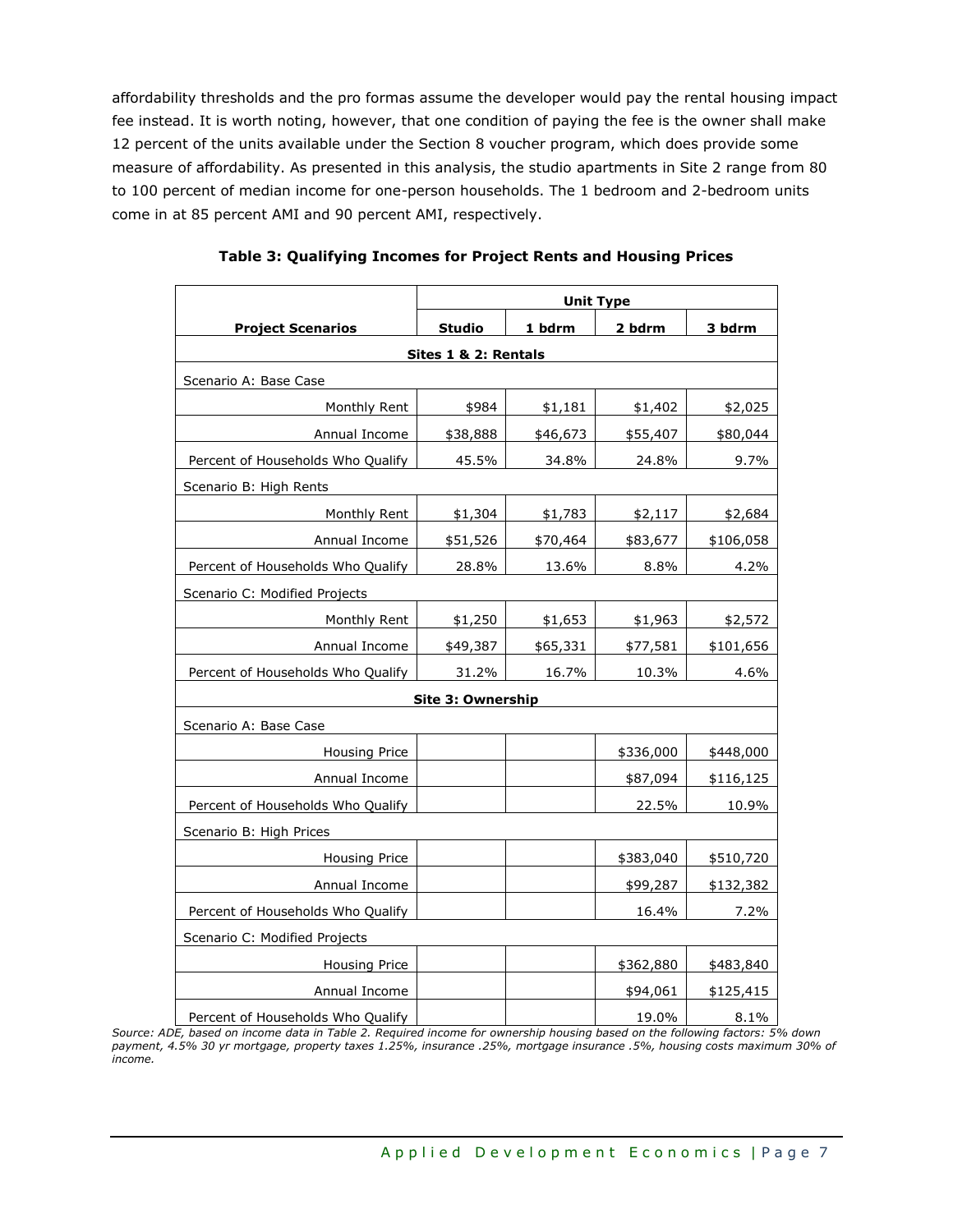For the ownership housing, the proportion of qualifying households, using the ownership income distribution in Table 2, ranges from 22.5 percent for the base case two-bedroom units down to 7.2 percent for the Scenario B three-bedroom unit. In terms of the City's inclusionary program for ownership housing, the base case two-bedroom units would qualify as workforce housing and the Scenario C two-bedroom units are just slightly above that threshold. None of the units are affordable for Very Low up to Moderate income households. Again, the pro formas assume the developer would pay in the in-lieu fee rather than provide inclusionary units onsite.

# **Development Costs**

The cost to build the projects is comprised of several categories:

- Sitework, including demolition, grading, utilities, driveways/roads, open space construction and landscaping
- Vertical construction
- Parking
- Fees, including development impact fees and permits/plan check
- Other soft costs, including architecture/engineering and financing
- **■** Developers profit

As discussed further in the next section, the analysis is set up as a residual land value analysis, in which land costs are derived from the difference between development costs and sales value at project completion. The detailed tables showing the cost and revenues for each project site scenario are provided in the Appendix at the end of the memo. The following is a brief description of the data sources and approach to estimating the costs for each of the categories above. In general, ADE consulted several sources of cost data in compiling the estimates for various construction cost categories:

- Design and Construction Resources. *Engineering New-Record Square Foot Costbook, 2019 Edition*. 2018. Note: Salinas costs are indexed at 20% above national averages.
- Deloitte and Saylor Publications. *2010 Commercial Square Foot Building Costs*. 2010. Escalated to 2017 using ENR 20 City Building Cost index.
- Economic & Planning Systems and EMC Planning Group, *Salinas Downtown Housing Target Market Analysis*. July 2017.
- **■** Matt Kowta and Stephanie Hagar, BAE Urban Economics, Memorandum to Bruce Brubaker and Janet Chang, Placeworks, Re: *Pro-Forma Analysis for Downtown Gilroy Station Area Opportunity Sites*. March 15, 2017.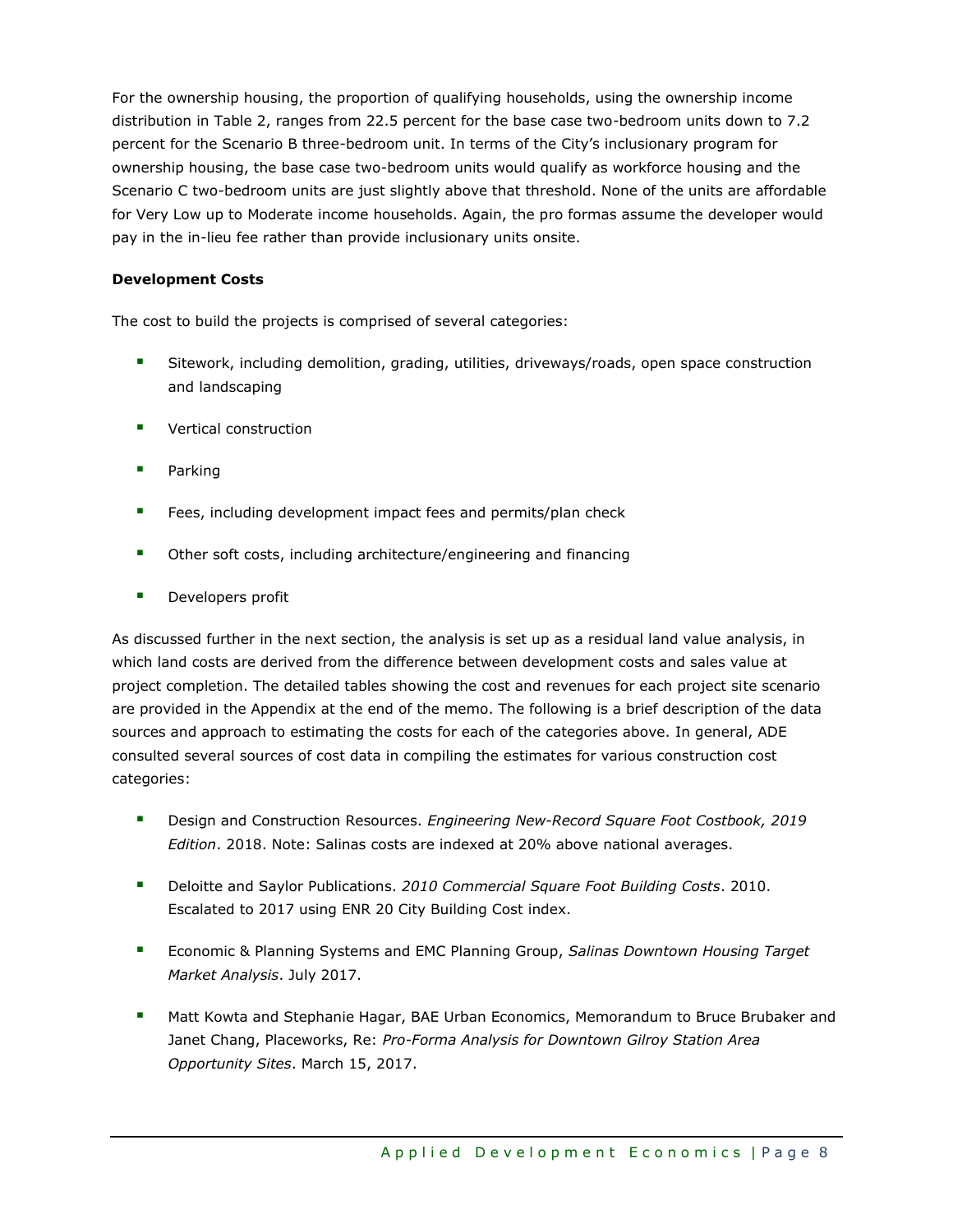**E** CHISPA, development cost data on nine projects between 2006 and 2019 (projected), escalated by ADE based on ENR Building Cost Index.

**Sitework.** Based on Google Earth images of the sites and the Placeworks project drawings, ADE estimated the extent of demolition (Sites 1 and 3), non-parking paving and landscaping needed. ADE also roughly estimated the utility lines and fixtures needed to serve the projects. Costs were mainly derived from the 2019 Costbook, supplemented by the 2010 Costbook for items where more detail was needed. It should be noted that the site work cost estimates do not include estimates for analysis or remediation of any hazardous materials that may exist on the sites. These costs are difficult to estimate without onsite investigation. For the police headquarters site at the corner of Murphy and East Alisal, the City and County incurred expenses in excess of \$1.00 per sq. ft. of site area to investigate and remediate hazardous materials.

**Vertical Construction.** All of the sources listed above provided building cost estimates. The time series data provided by CHISPA, as well as discussions with local developers, indicate that construction costs are rapidly rising, due in part to labor shortages in the construction industry, aggravated by a substantial construction boom in Santa Clara County and elsewhere in the Bay Area. The average costs ADE used for this analysis are closest to the costs shown by EPS for the Downtown Salinas study, in part because the density studied there is more similar to the Site 1 density in Alisal. However, in the short term, it is possible costs could be substantially higher. The cost per sq. ft. is estimated to be lower for Site 2 than Site 1 due to the less intense building typology, and lower yet for the townhomes on Site 3.

**Parking.** The BAE study estimates the cost of podium parking at \$20,000 per space. This is generally corroborated by the Costbooks that provide case studies of structured parking. In addition, BAE evaluated the option of mechanical lifts, which are estimated to cost \$13,000 per space, but also allow nearly a 2:1 concentration of space devoted to parking. ADE used these factors to evaluate the proposed and alternate parking solutions for Sites 1 and 2. ADE estimated surface parking at \$1,600 per space based on the Costbooks. Tuck under parking is estimated at \$7,500 per space. We did not find a specific estimate for this because it is usually included in the vertical building cost, but we wanted to be able to evaluate parking options for these building as well. We made this separate estimate based the cost on consideration of vertical construction needed for this option, but then subtracted the tuck under parking costs from the vertical building costs. Tuck under parking does not appear to be a significant cost detraction for the types of buildings in which it is used, in contrast to the podium parking which is a much more substantial cost issue.

**Fees:** ADE estimated each City, school and sanitary district fee based on the characteristics for each project, as shown in the appendix tables. ADE also estimated building permit fees and added a 50 percent factor for plan check and other entitlement fees. As noted above, we assumed the project would pay the in-lieu inclusionary housing fees and we did not assume any park and rec fee reduction for the onsite open space.

**Other Soft Costs.** These are estimated at 18.5 percent of vertical building costs based on data provided by CHISPA.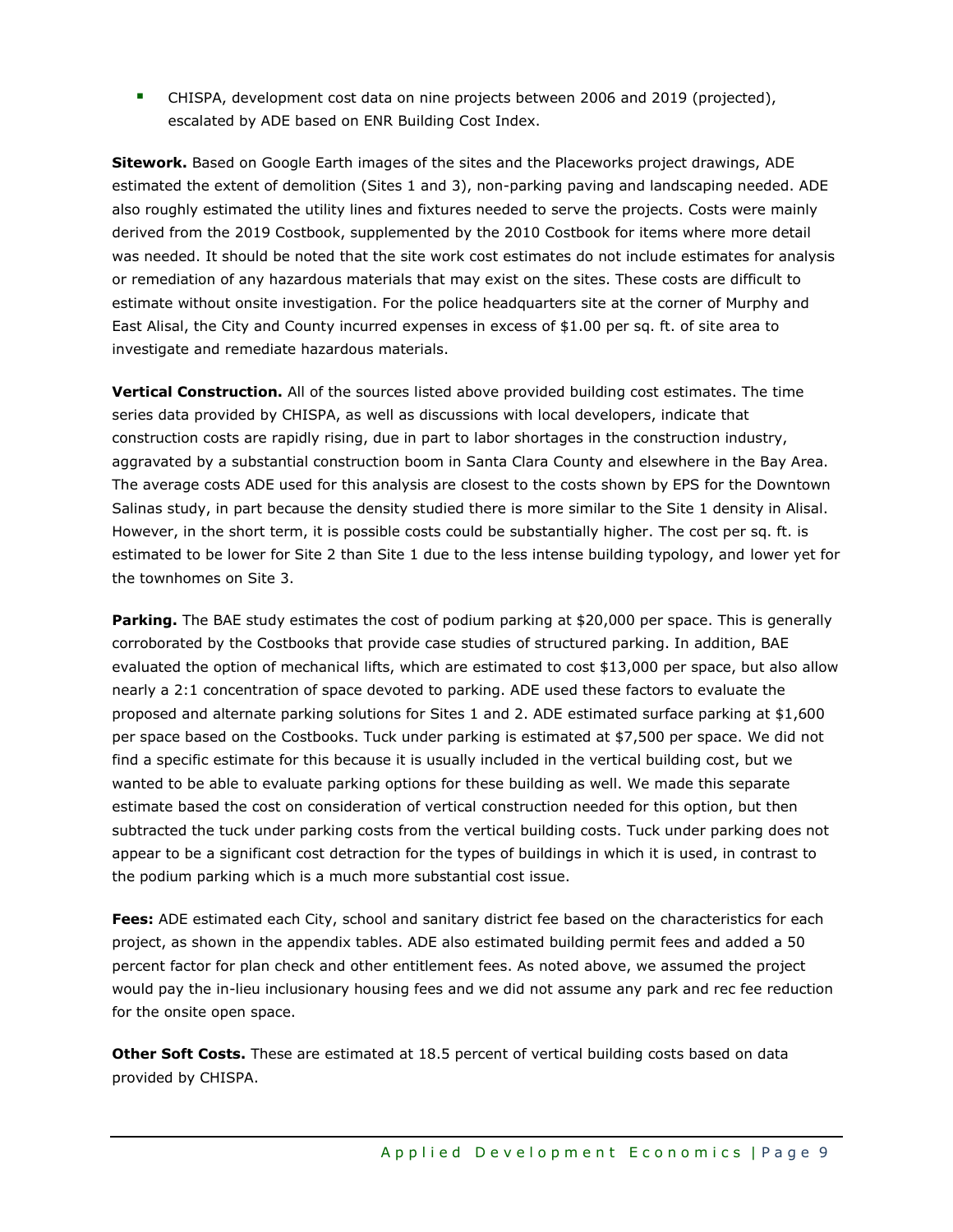**Developer Fee.** Estimated by ADE at 8 percent of total costs. This is a relatively low figure, as many developers would likely expect 10 to 20 percent in this type of static pro forma. However, several of the sites are in the new Opportunity Zone and may attract capital at a lower rate, given the potential tax benefits.

# **Financial Feasibility**

For the rental residential units and the non-residential space in the project designs, the market value is calculated using a capitalization factor (Cap Rate) on the net operating income (NOI). The NOI is the gross rent or lease revenue less the vacancy rate and operating costs that the building owner would incur. For this analysis, we assumed a residential vacancy rate of two percent and average annual operating costs of \$7,000 per unit. Operating costs include property tax, insurance, maintenance and management costs, as well as certain utilities and an allocation for operating reserves. ADE estimated these costs in part based on operating data provided by a local broker for a rental project in the Alisal neighborhood, and in part on tax and insurance factors specific to the proposed projects. For comparison, BAE estimated operating costs of \$10,000 per unit in Gilroy.

ADE used a Cap Rate of 5.25 percent. This is based on part on limited data on recent real estate transactions in the Salinas area posted on LoopNet and is similar to the rates used by EPS and BAE in their recent housing studies in the area.

ADE also reviewed LoopNet commercial listings for retail and office lease rates. There is not a lot of available space on the market and much of it is in older existing buildings. Lease rates range from \$1.25 per sq. ft. for space in a 60-year old building to \$5.00 per sq. ft. in new fast food establishments. For this analysis, ADE conservatively assumed \$1.50 per sq. ft. triple net, meaning the tenants would pay all operating costs. At this rate, both the retail and office space in Sites 1 and 3 have a net positive value. Development costs are lower than for residential, and also it appears that lease rates could be a lot higher than assumed for this analysis. More detailed evaluation of nonresidential feasibility will be provided for the Alisal Marketplace analysis.

As noted above, the feasibility analysis solves for the land value on each site by subtracting the development costs from the capitalized value for each project design. The base case projects for each site all generate a negative land value, although the deficit for Site 3 is a relatively small \$69,480, or \$0.39 per sq. ft. of land area. In order to evaluate project alternatives that would be financially feasible, ADE used the land value metric employed by EPS in their Downtown study of \$12 per sq. ft. This was based on an appraisal of industrial land in Salinas and is viewed as the minimum amount a residential land owner might accept. ADE adjusted rent/price levels and also parking and open space levels on each site to achieve a land value in the range of \$12 per sq. ft.

The results of the analysis are shown in Table 1 and summarized at the beginning of the memo. The backup detailed revenue and cost calculations are shown for each site and project scenario in the Appendix below.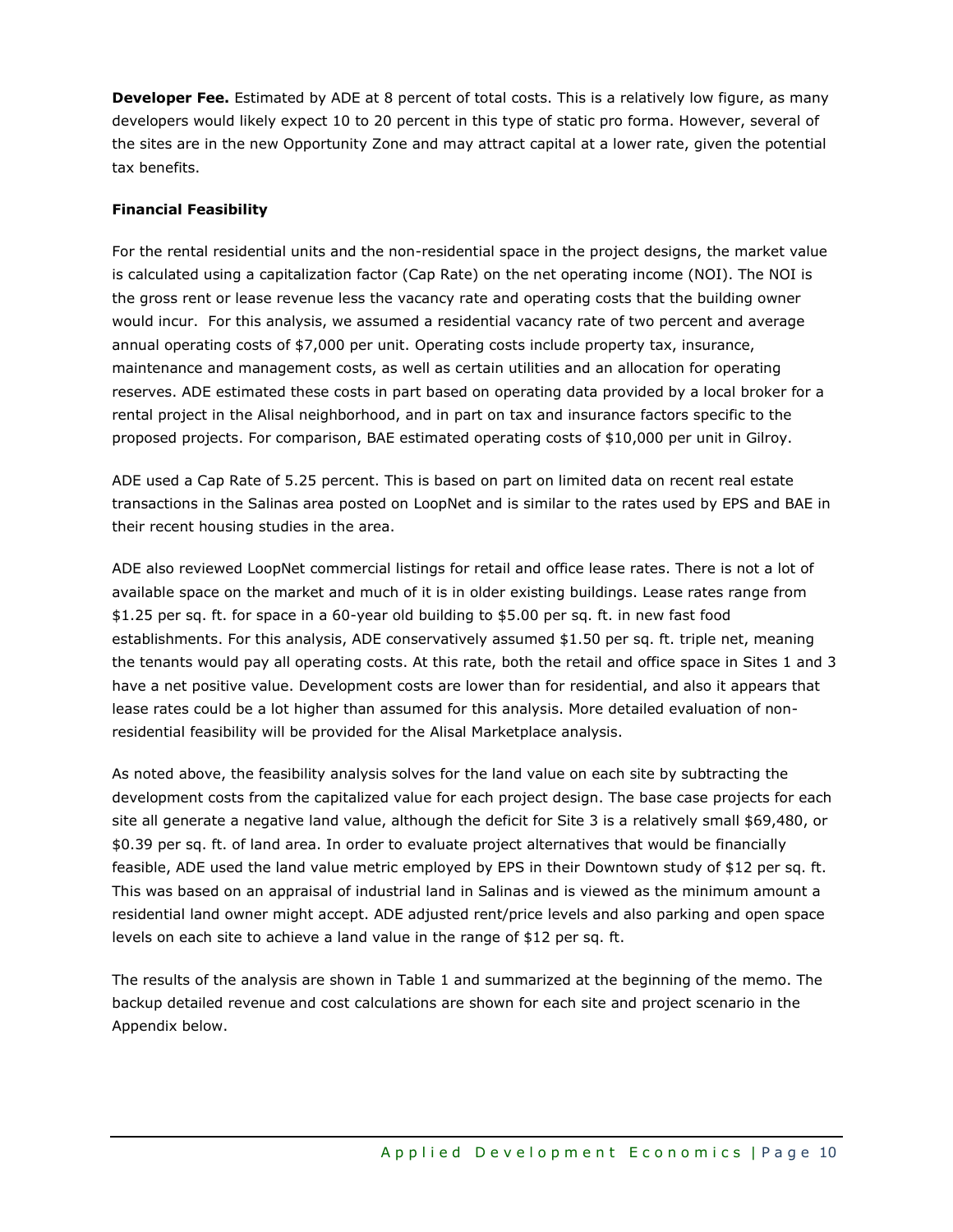# **APPENDIX: Project Site Scenarios Detailed Costs and Revenues**

# **Site 1. Scenario 1A: Base Case**

| <b>Residential</b>      | <b>Units</b>       | Sq. Ft.  | <b>Total</b>       |               | Rent                                 |                 |
|-------------------------|--------------------|----------|--------------------|---------------|--------------------------------------|-----------------|
|                         |                    |          |                    |               | Monthly                              | <b>Annual</b>   |
| 1 bdrm                  | 30                 | 600      | 18,000             |               | \$1,181                              | \$425,088       |
| 2 bdrm                  | 67                 | 900      | 60,300             |               | \$1,402                              | \$1,127,369     |
|                         | 97                 | 807      | 78,300             |               | \$1.65                               | \$1,552,457     |
| Parking                 | 180                |          |                    |               | Vacancy                              | $(*31,049)$     |
| Public Plaza            |                    |          | 6,500              |               | Op Costs                             | $(*679,000)$    |
| Courtyards/patios       |                    |          | 13,000             |               | <b>NOI</b>                           | \$842,408       |
| Retail/Comm             |                    |          | 6,000              |               | Value                                | \$16,045,860    |
| Site Area               |                    |          | 85,347             |               | Per Unit                             | \$165,421       |
|                         |                    |          |                    |               | Per Sq. Ft.                          | \$204.93        |
|                         |                    |          |                    | Retail NNN    | \$1.50                               | \$108,000       |
|                         |                    |          |                    |               | Value                                | \$2,057,143     |
|                         |                    |          |                    |               | Per Sq. Ft.                          | \$342.86        |
|                         |                    |          |                    | <b>Total</b>  | Value                                | \$18,103,003    |
| <b>Development Cost</b> | <b>Residential</b> | Retail   | <b>Residential</b> | <b>Retail</b> |                                      |                 |
| Site work*              | \$10.39            | \$10.25  | \$813,609          | \$61,523      |                                      |                 |
| Hard construction       | \$236.47           | \$135.99 | \$18,515,601       | \$815,931     |                                      |                 |
| Parking - Podium        | \$20,000           |          | \$3,600,000        |               |                                      |                 |
| Surface                 | \$1,600            | \$0      | \$0                | \$32,000      |                                      |                 |
| Open Space              |                    |          | \$229,210          |               |                                      |                 |
| <b>Impact Fees</b>      |                    |          | \$1,768,132        | \$90,320      |                                      |                 |
| Planning/Permit Fees    |                    |          | \$79,134           | \$9,860       |                                      |                 |
| Soft Costs              | 18.5%              |          | \$3,416,993        | \$150,577     |                                      |                 |
| Developer Profit        | 8.0%               |          | \$2,273,814        | \$92,817      |                                      |                 |
| <b>Total Costs</b>      |                    |          | \$30,696,492       | \$1,253,028   | <b>Residual</b><br><b>Land Value</b> | ( \$13,846,518) |
|                         |                    |          |                    |               | <b>Nominal LV</b>                    |                 |
| Per sq. ft.             |                    |          | \$391.67           | \$208.25      | @\$12.00/sf                          | \$1,024,164     |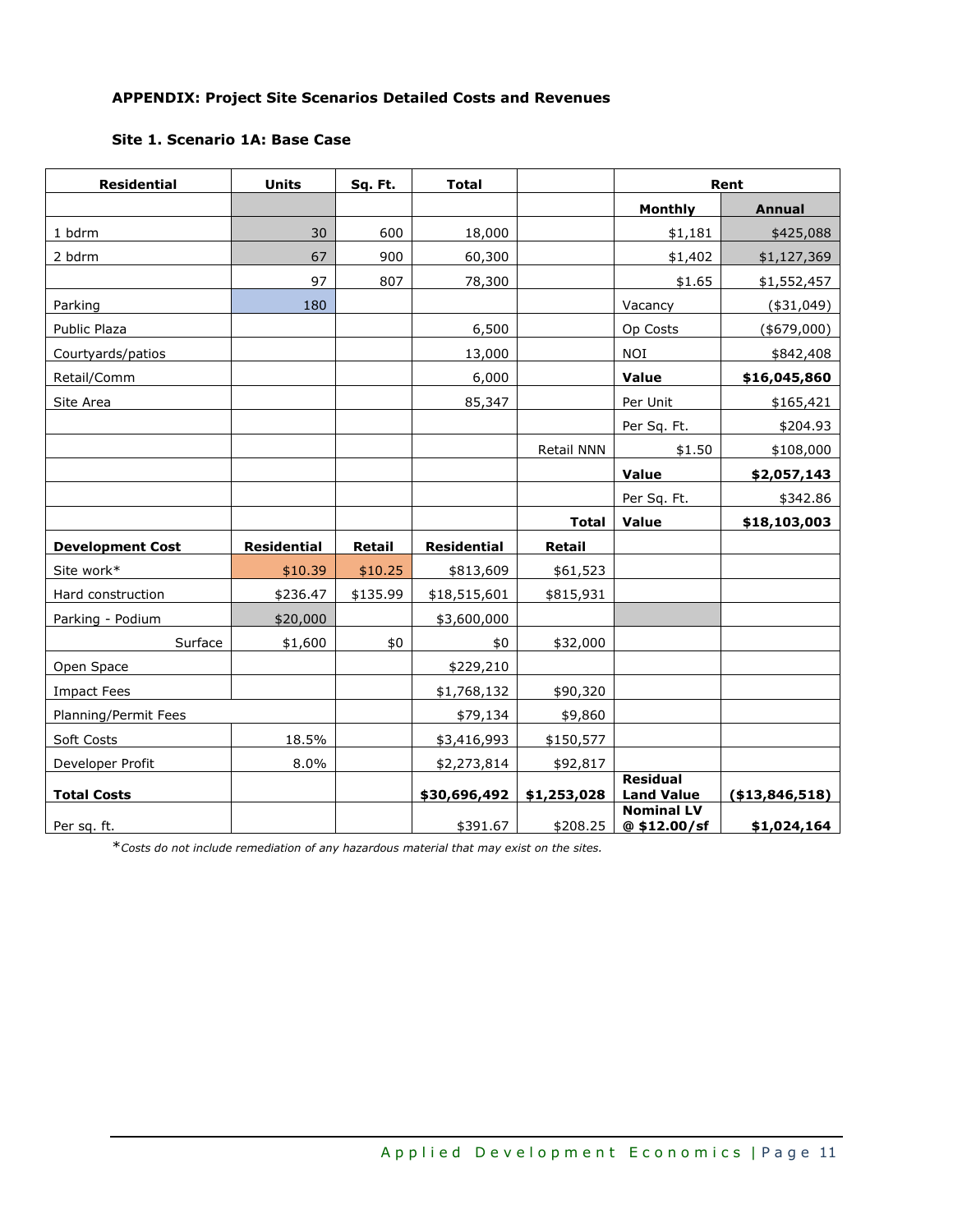| <b>Development Fees</b> | Fee        | <b>Units</b>                | <b>Estimate</b> |
|-------------------------|------------|-----------------------------|-----------------|
| Parks                   | \$975.00   | per bdrm                    | \$159,900       |
| <b>Street Trees</b>     | \$343.00   | Per 60 ft. of frontage      | \$2,744         |
| Storm sewer             | \$569.00   | per bdrm                    | \$93,316        |
|                         | \$7,230.00 | per ac. Non-res.            | \$996           |
| <b>Sanitary Sewer</b>   | \$531.00   | per bdrm                    | \$87,084        |
|                         | \$1,757.00 | first 4,000 sq. ft. non-res | \$1,757         |
|                         | \$4.36     | per 100 sq. ft. over 4,000  | \$87            |
| Traffic                 | \$379.00   | per daily trip              | \$257,341       |
| Fire                    | \$307.77   | <b>SFU</b>                  | \$0             |
|                         | \$299.52   | <b>MFU</b>                  | \$29,053        |
|                         | \$519.66   | 1,000 sq. ft. commercial    | \$3,118         |
| Police                  | \$1,691.78 | <b>SFU</b>                  | \$0             |
|                         | \$1,691.78 | <b>MFU</b>                  | \$164,103       |
|                         | \$691.47   | 1,000 sq. ft. commercial    | \$4,149         |
| Library                 | \$1,205.23 | DU                          | \$116,907       |
| Recreation              | \$669.18   | <b>MFU</b>                  | \$64,910        |
| Housing                 |            |                             |                 |
| Rental                  | \$2.10     |                             | \$164,430       |
| Ownership               | \$12.40    |                             |                 |
| Monterey One Water      | \$3,389.13 | DU                          | \$328,746       |
|                         | \$2,076.76 | <b>Business</b>             | \$2,077         |
| Schools                 | \$3.79     | Sq. Ft. Residential         | \$296,757       |
|                         | \$0.61     | Sq. Ft. Non-residential     | \$3,660         |
| Total                   |            |                             | \$1,781,135     |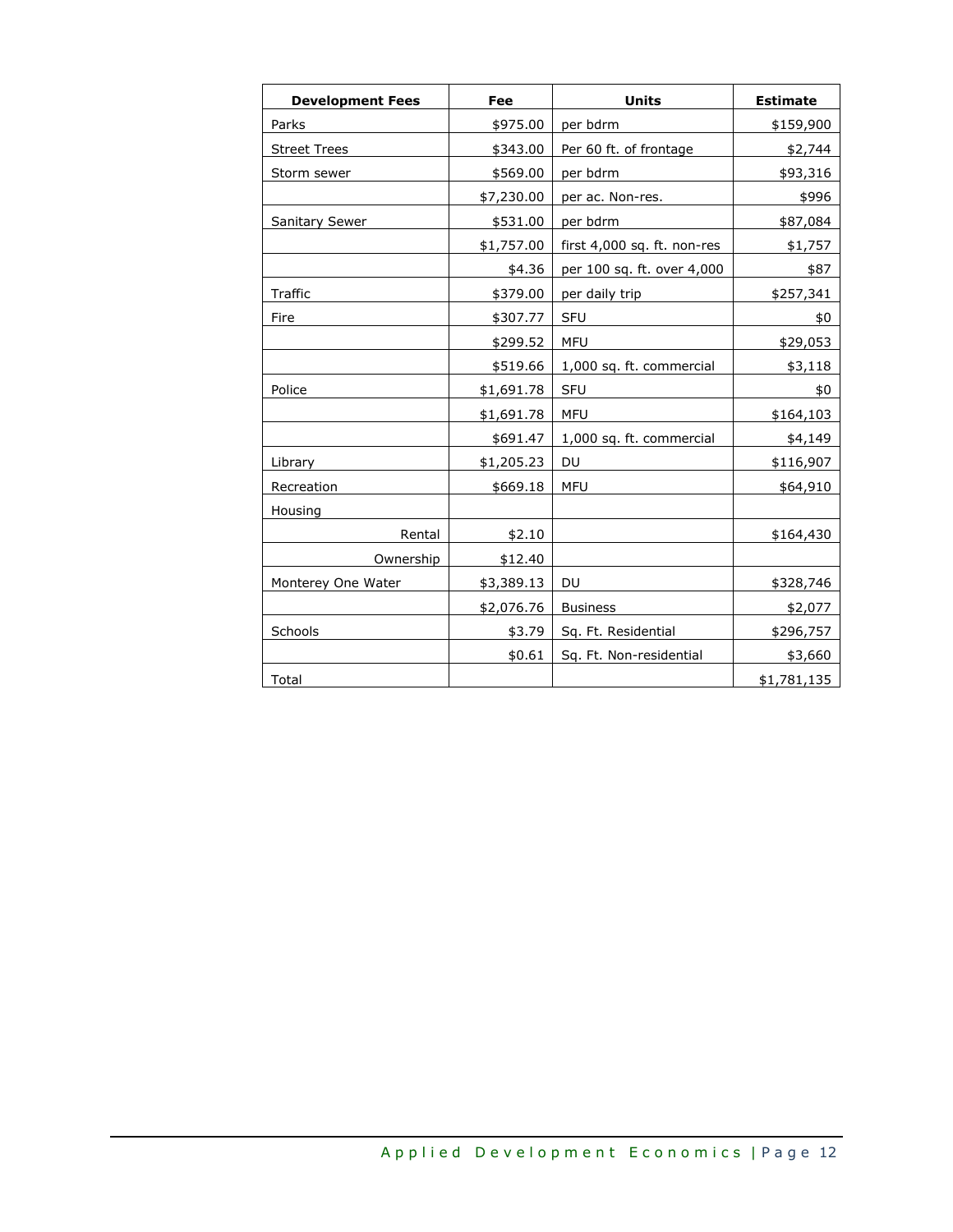| Site Work*                                                               | <b>Size</b> | <b>Units</b> | <b>Unit Cost</b> | Cost      |                                                          | <b>Notes</b>              |  |
|--------------------------------------------------------------------------|-------------|--------------|------------------|-----------|----------------------------------------------------------|---------------------------|--|
| Demolition                                                               | 61,698      | cu ft        | \$0.47           | \$28,875  |                                                          |                           |  |
| Foundation/pvmt removal                                                  | 85,347      | sq. ft.      | \$3.63           | \$310,094 |                                                          |                           |  |
| <b>Utilities</b>                                                         | 780         | I.f.         | \$423.47         | \$505,819 |                                                          |                           |  |
| Curb & Gutter                                                            | 1,920       | sq. ft.      | \$15.80          | \$30,344  |                                                          |                           |  |
| <b>TOTAL</b>                                                             |             |              |                  | \$875,131 |                                                          |                           |  |
| Street parking                                                           | 20          | spaces       | \$1,600          | \$0       | in retail above                                          |                           |  |
| Courtyards/patios                                                        | 525         | 1.f.         | \$6.48           | \$5,962   | fencing only: const. incl in<br>podium pkg & landscaping |                           |  |
| Public Plaza                                                             | 6,000       | sq. ft.      | \$14.51          | \$87,048  | Monolithic terrazo                                       |                           |  |
| Landscaping                                                              | 18,000      | sq. ft.      | \$7.57           | \$136,200 |                                                          |                           |  |
| <b>TOTAL OPEN SPACE</b>                                                  |             |              |                  | \$229,210 |                                                          |                           |  |
| <b>Utilities Unit Cost Detail</b>                                        |             |              |                  |           |                                                          |                           |  |
| Electric service, concrete encased, 800 AMP, 600V, 6-500 MCM copper wire |             |              |                  |           | \$150.71                                                 | $\mathsf{I}.\mathsf{f}$ . |  |
| Utility pole with transformer, 250 KVA                                   |             |              |                  |           | \$34,389.53                                              |                           |  |
| Site lighting, 10 30' poles 175 watt                                     |             |              |                  |           | \$4,887.29                                               |                           |  |
| Parking lighting                                                         | \$1.00      | sq. ft.      |                  |           |                                                          |                           |  |
| Site drainage underdrain 6" polyethylene pipe                            | \$33.41     | I.f.         |                  |           |                                                          |                           |  |
| Sanitary Sewer 8" PVC pipe                                               | \$46.32     | I.f.         |                  |           |                                                          |                           |  |
| Water, PVC Muni 6"                                                       |             |              |                  |           |                                                          |                           |  |
| Gas 4"                                                                   |             |              |                  |           |                                                          |                           |  |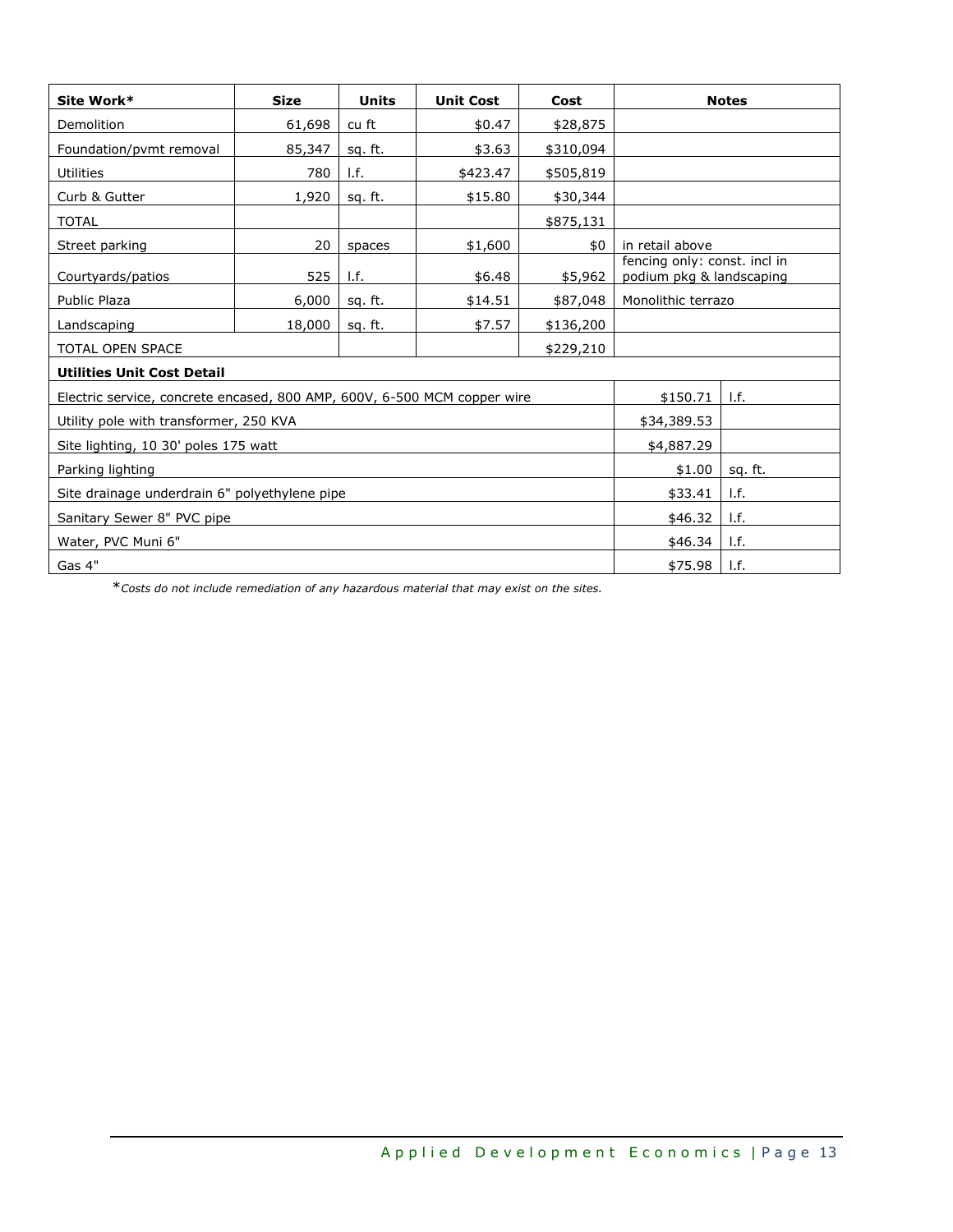# **Site 1. Scenario 1B**

|                            |                    |               |                    |             |                                   |                | Rent         |  |
|----------------------------|--------------------|---------------|--------------------|-------------|-----------------------------------|----------------|--------------|--|
| <b>Residential</b>         | <b>Units</b>       | Sq. Ft.       | <b>Total</b>       |             |                                   | <b>Monthly</b> | Annual       |  |
| 1 bdrm                     | 30                 | 600           | 18,000             |             |                                   | \$1,783        | \$641,883    |  |
| 2 bdrm                     | 67                 | 900           | 60,300             |             |                                   | \$2,117        | \$1,702,327  |  |
|                            | 97                 | 807           | 78,300             |             |                                   | \$2.49         | \$2,344,210  |  |
| Parking                    | 180                |               |                    |             |                                   | Vacancy        | $(*46,884)$  |  |
| Public Plaza               |                    |               | 6,500              |             |                                   | Op Costs       | $(*679,000)$ |  |
| Courtyards/patios          |                    |               | 13,000             |             |                                   | <b>NOI</b>     | \$1,618,326  |  |
| Retail/Comm                |                    |               | 6,000              |             |                                   | Value          | \$30,825,249 |  |
| Site Area                  |                    |               | 85,347             |             |                                   | Per Unit       | \$317,786    |  |
|                            |                    |               | 72,847             |             |                                   | Per Sq.<br>Ft. | \$393.68     |  |
|                            |                    |               |                    |             | Retail NNN                        | \$1.50         | \$108,000    |  |
|                            |                    |               |                    |             | <b>Value</b>                      |                | \$2,057,143  |  |
|                            |                    |               |                    |             | Per Sq. Ft.                       |                | \$342.86     |  |
|                            |                    |               |                    |             | <b>Total</b>                      | Value          | \$32,882,392 |  |
| <b>Development</b><br>Cost | <b>Residential</b> | <b>Retail</b> | <b>Residential</b> | Retail      |                                   |                |              |  |
| Site work*                 | \$10.39            | \$10.25       | \$813,609          | \$61,523    |                                   |                |              |  |
| Hard construction          | \$236.47           | \$135.99      | \$18,515,601       | \$815,931   |                                   |                |              |  |
| Parking - Podium           | \$20,000           |               | \$3,600,000        |             |                                   |                |              |  |
| Surface                    | \$1,600            | \$0           | \$0                | \$32,000    |                                   |                |              |  |
| Open Space                 |                    |               | \$229,210          |             |                                   |                |              |  |
| <b>Impact Fees</b>         |                    |               | \$1,768,132        | \$90,319.54 |                                   |                |              |  |
| Planning/Permit Fees       |                    |               | \$79,134           | \$9,860     |                                   |                |              |  |
| Soft Costs                 | 18.5%              |               | \$3,416,993        | \$150,577   |                                   |                |              |  |
| Developer Profit           | 8.0%               |               | \$2,273,814        | \$92,817    |                                   |                |              |  |
| <b>Total Costs</b>         |                    |               | \$30,696,492       | \$1,253,028 | <b>Residual Land Value</b>        |                | \$932,871    |  |
| Per sq. ft.                |                    |               | \$391.67           | \$208.25    | <b>Nominal LV @</b><br>\$12.00/sf |                | \$1,024,164  |  |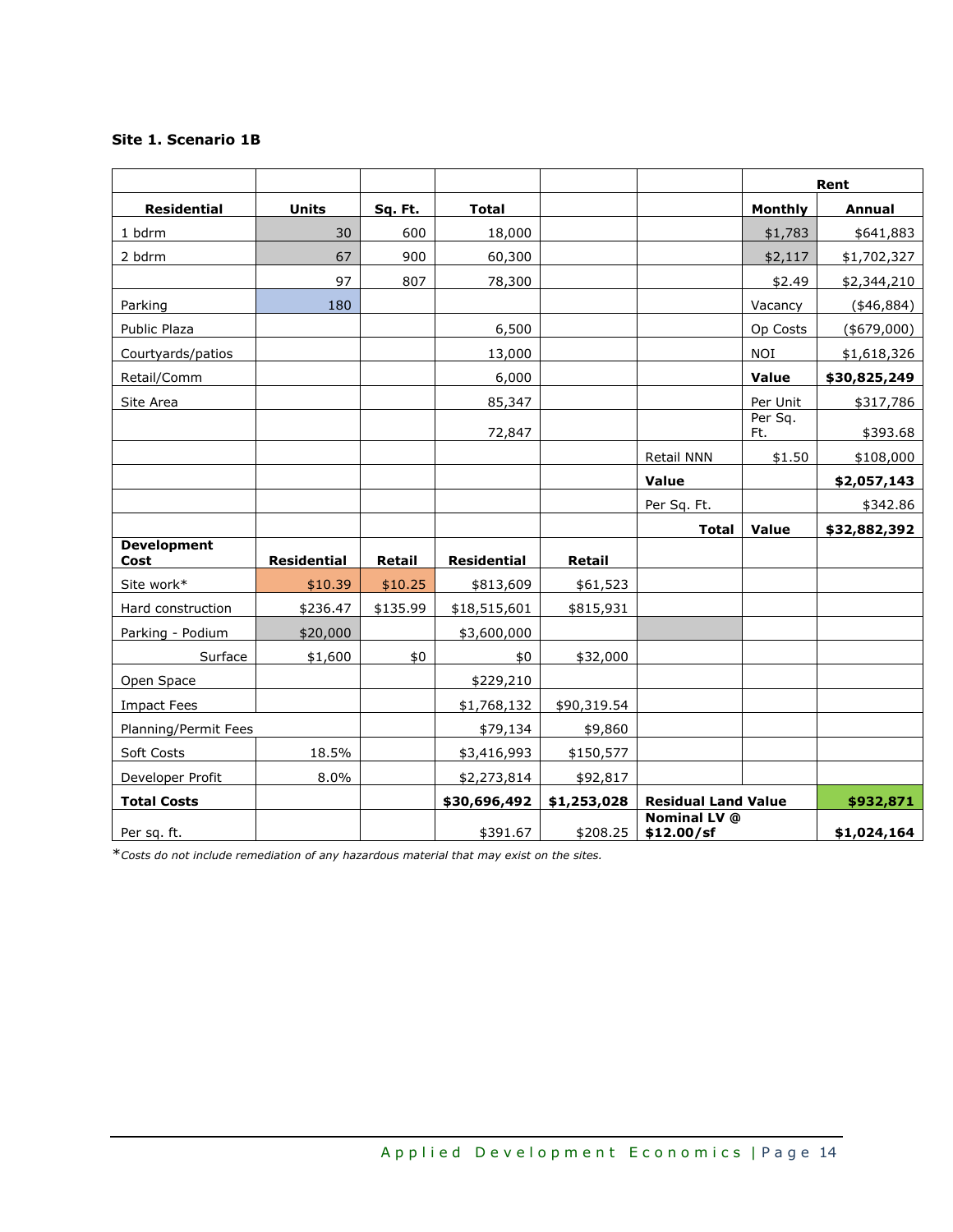# **Site 1. Scenario 1C**

| <b>Residential</b>      | <b>Units</b> | Sq. Ft.  | <b>Total</b> |              | Rent                                 |                |
|-------------------------|--------------|----------|--------------|--------------|--------------------------------------|----------------|
|                         |              |          |              |              | <b>Monthly</b>                       | <b>Annual</b>  |
| 1 bdrm                  | 54           | 600      | 32,400       |              | \$1,653                              | \$1,071,222    |
| 2 bdrm                  | 91           | 900      | 81,900       |              | \$1,963                              | \$2,143,683    |
|                         | 145          | 788      | 114,300      |              | \$2.34                               | \$3,214,905    |
| Parking                 | 145          |          |              |              | Vacancy                              | (\$64, 298)    |
| Public Plaza            |              |          | 6,500        |              | Op Costs                             | $(*1,015,000)$ |
| Courtyards/patios       |              |          | 13,000       |              | <b>NOI</b>                           | \$2,135,607    |
| Retail/Comm             |              |          | 6,000        |              | Value                                | \$40,678,229   |
| Site Area               |              |          | 85,347       |              | Per Unit                             | \$280,540      |
|                         |              |          |              |              | Per Sq. Ft.                          | \$355.89       |
|                         |              |          |              | Retail NNN   | \$1.50                               | \$108,000      |
|                         |              |          |              |              | Value                                | \$2,057,143    |
|                         |              |          |              |              |                                      | \$342.86       |
|                         |              |          |              | <b>Total</b> | Value                                | \$42,735,372   |
| <b>Development Cost</b> | Residential  | Retail   | Residential  | Retail       |                                      |                |
| Site work*              | \$7.12       | \$10.25  | \$813,609    | \$61,523     |                                      |                |
| Hard construction       | \$236.47     | \$135.99 | \$27,028,521 | \$815,931    |                                      |                |
| Parking - Podium        | \$13,000     |          | \$1,885,000  |              |                                      |                |
| Surface                 | \$1,600      | \$0      | \$0          | \$32,000     |                                      |                |
| Open Space              |              |          | \$121,098    |              |                                      |                |
| <b>Impact Fees</b>      |              |          | \$2,605,148  | \$90,319.54  |                                      |                |
| Planning/Permit Fees    |              |          | \$112,773    | \$9,860      |                                      |                |
| Soft Costs              | 18.5%        |          | \$4,988,025  | \$150,577    |                                      |                |
| Developer Profit        | 8.0%         |          | \$3,004,334  | \$92,817     |                                      |                |
| <b>Total Costs</b>      |              |          | \$40,558,508 | \$1,253,028  | <b>Residual</b><br><b>Land Value</b> | \$923,836      |
| Per sq. ft.             |              |          | \$354.84     | \$208.84     | <b>Nominal LV</b><br>@\$12.00/sf     | \$1,024,164    |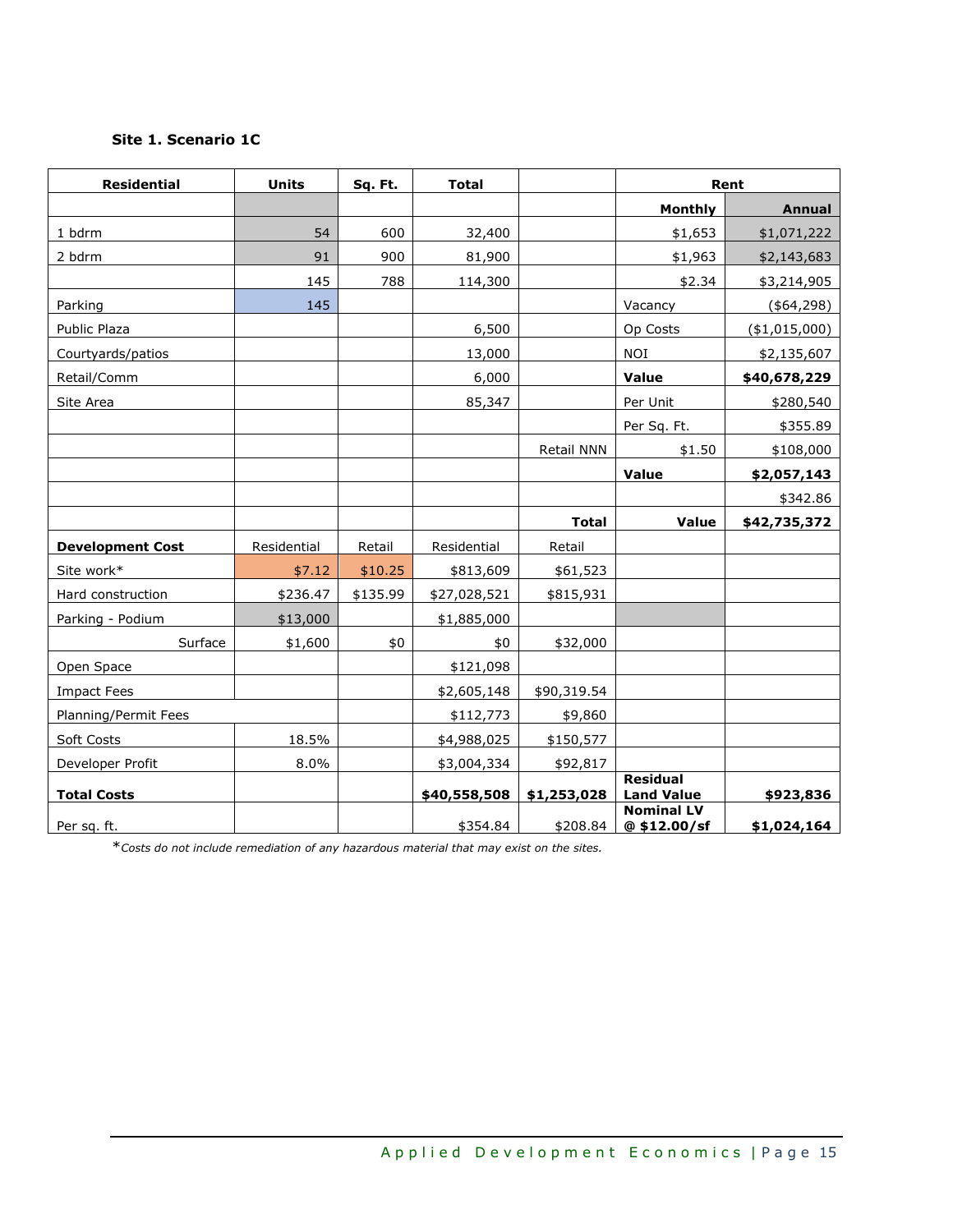| <b>Development Fees</b> | Fee        | <b>Units</b>               | <b>Estimate</b> |  |
|-------------------------|------------|----------------------------|-----------------|--|
| Parks                   | \$975.00   | per bdrm                   | \$230,100       |  |
| <b>Street Trees</b>     | \$343.00   | Per 60 ft. of frontage     | \$2,744.00      |  |
| Storm sewer             | \$569.00   | per bdrm                   | \$134,284       |  |
|                         | \$7,230.00 | per ac. Non-res.           | \$995.87        |  |
| Sanitary Sewer          | \$531.00   | per bdrm                   | \$125,316       |  |
|                         | \$1,757.00 | first 4,000 sq.ft. non-res | \$1,757.00      |  |
|                         | \$4.36     | per 100 sq. ft. over 4,000 | \$87.20         |  |
| Traffic                 | \$379.00   | per daily trip             | \$384,685.00    |  |
| Fire                    | \$307.77   | SFU                        | \$0             |  |
|                         | \$299.52   | <b>MFU</b>                 | \$43,430        |  |
|                         | \$519.66   | 1,000 sq. ft. commercial   | \$3,118         |  |
| Police                  | \$1,691.78 | <b>SFU</b>                 | \$0             |  |
|                         | \$1,691.78 | <b>MFU</b>                 | \$245,308       |  |
|                         | \$691.47   | 1,000 sq. ft. commercial   | \$4,149         |  |
| Library                 | \$1,205.23 | <b>DU</b>                  | \$174,758       |  |
| Recreation              | \$669.18   | <b>MFU</b>                 | \$97,031        |  |
| Housing                 |            |                            |                 |  |
| Rental                  | \$2.10     |                            | \$240,030       |  |
| Ownership               | \$12.40    |                            |                 |  |
| Monterey One Water      | \$3,389.13 | DU                         | \$491,424       |  |
|                         | \$2,076.76 | <b>Business</b>            | \$2,077         |  |
| Schools                 | \$3.79     | Sq. Ft. Residential        | \$433,197       |  |
|                         | \$0.61     | Sq. Ft. Non-residential    | \$3,660         |  |
| Total                   |            |                            | \$2,618,151     |  |

| Site Work*              | <b>Size</b> | <b>Units</b> | <b>Unit Cost</b> | Cost      | <b>Notes</b>       |
|-------------------------|-------------|--------------|------------------|-----------|--------------------|
| Demolition              | 61,698      | cu ft        | \$0.47           | \$28,875  |                    |
| Foundation/pvmt removal | 85,347      | sq. ft.      | \$3.63           | \$310,094 |                    |
| Utilities               | 780         | I.f.         | \$423.47         | \$505,819 |                    |
| Curb & Gutter           | 1,920       | sq. ft.      | \$15.80          | \$30,344  |                    |
| <b>TOTAL</b>            |             |              |                  | \$875,131 |                    |
| Street parking          | 20          | spaces       | \$1,600          | \$32,000  | in retail above    |
| Courtyards/patios       | 525         | I.f.         | \$6.48           | \$0       |                    |
| Public Plaza            | 6,000       | sg. ft.      | \$14.51          | \$87,048  | Monolithic terrazo |
| Landscaping             | 4,500       | sq. ft.      | \$7.57           | \$34,050  |                    |
| <b>TOTAL OPEN SPACE</b> |             |              |                  | \$121,098 |                    |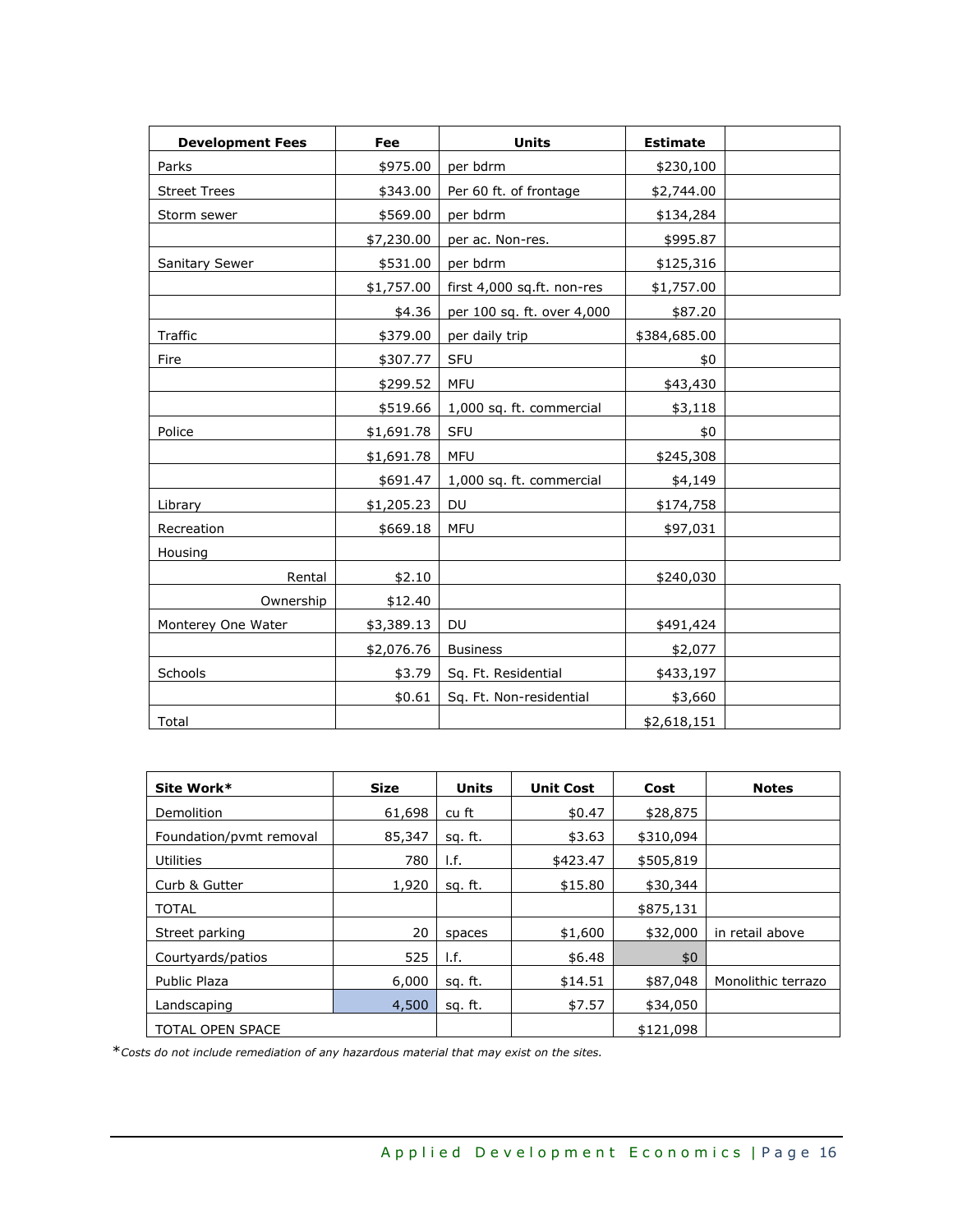# **Site 2. Scenario 2A: Base Case**

| <b>Residential</b>      | <b>Units</b> | Sq. Ft. | <b>Total</b>       | <b>Notes</b>                      |                            | Rent           |
|-------------------------|--------------|---------|--------------------|-----------------------------------|----------------------------|----------------|
|                         |              |         |                    |                                   | <b>Monthly</b>             | <b>Annual</b>  |
| 1 bdrm                  | 12           | 600     | 7,200              |                                   | \$1,181                    | \$170,035      |
| 3 bdrm                  | 12           | 1,300   | 15,600             |                                   | \$2,025                    | \$291,658      |
|                         | 24           |         | 22,800             |                                   | \$1.69                     | \$461,693      |
| Parking                 | 12           |         |                    | <b>Tuck Under</b>                 |                            |                |
|                         | 32           |         |                    | Surface                           |                            |                |
| Studios                 | 12           | 500     | 6,000              |                                   | \$984                      | \$141,696      |
| 1 bdrm                  | 12           | 600     | 7,200              |                                   | \$1,181                    | \$170,035      |
|                         | 24           |         | 13,200             |                                   | \$1.97                     | \$311,731      |
| Parking                 | 20           |         |                    | Podium                            | Vacancy                    | (\$15,468)     |
|                         | 12           |         |                    | Surface                           | Op Costs                   | $(*336,000)$   |
|                         |              |         |                    |                                   | <b>NOI</b>                 | \$421,956      |
| Plaza/Garden            |              |         | 6,000              | <b>Total</b>                      | Value                      | \$8,037,248    |
| Paseo                   |              |         | 10,000             |                                   | Per Unit                   | \$334,885      |
| Site Area               |              |         | 52,108             |                                   | Per sq. ft.                | \$223.26       |
| <b>Development Cost</b> |              |         | <b>Residential</b> |                                   |                            |                |
| Site Work*              | \$14.94      |         | \$537,980          |                                   |                            |                |
| Hard construction       | \$215.19     |         | \$7,727,557        |                                   |                            |                |
| Parking - Podium        | \$20,000     |         | \$400,000          |                                   |                            |                |
| Surface                 | \$1,600      |         | \$70,400           |                                   |                            |                |
| Tuck Under              | \$7,500      |         | \$90,000           |                                   |                            |                |
| Open Space              |              |         | \$175,381          |                                   |                            |                |
| <b>Impact Fees</b>      | \$709,426    |         | \$709,426          |                                   |                            |                |
| Planning/Permit Fees    |              |         | \$39,523           |                                   |                            |                |
| Soft Costs              | 18.5%        |         | \$1,429,598        |                                   |                            |                |
| Developer Profit        | 8.0%         |         | \$894,389          |                                   |                            |                |
| <b>Total Costs</b>      |              |         | \$12,074,255       |                                   | <b>Residual Land Value</b> | ( \$4,037,007) |
| Per sq. ft.             |              |         | \$362.24           | <b>Nominal LV</b> @<br>\$12.00/sf |                            | \$625,296      |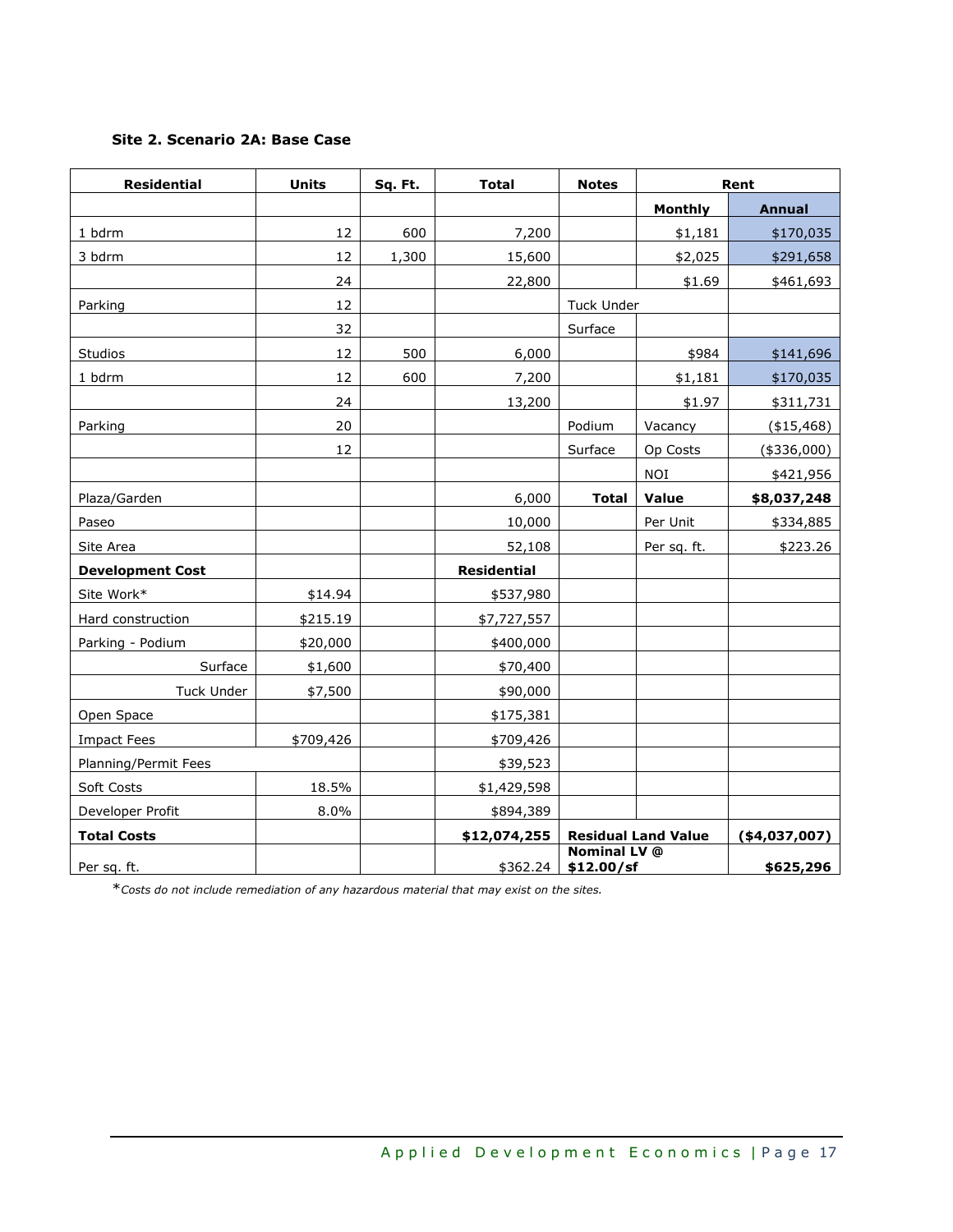| <b>Development Fees</b> | Fee        | <b>Units</b>                | <b>Estimate</b> |
|-------------------------|------------|-----------------------------|-----------------|
| Parks                   | \$975.00   | per bdrm                    | \$70,200        |
| <b>Street Trees</b>     | \$343.00   | Per 60 ft. of frontage      | \$1,286         |
| Storm sewer             | \$569.00   | per bdrm                    | \$40,968        |
|                         | \$7,230.00 | per ac. Non-res.            |                 |
| <b>Sanitary Sewer</b>   | \$531.00   | per bdrm                    | \$38,232        |
|                         | \$1,757.00 | first 4,000 sq. ft. non-res |                 |
|                         | \$4.36     | per 100 sq. ft. over 4,000  |                 |
| Traffic                 | \$379.00   | per daily trip              | \$95,508        |
| Fire                    | \$307.77   | SFU                         |                 |
|                         | \$299.52   | <b>MFU</b>                  | \$14,377        |
|                         | \$519.66   | 1,000 sq. ft. commercial    |                 |
| Police                  | \$1,691.78 | <b>SFU</b>                  | \$54,137        |
|                         | \$1,691.78 | <b>MFU</b>                  | \$81,205        |
|                         | \$691.47   | 1,000 sq. ft. commercial    |                 |
| Library                 | \$1,205.23 | DU                          | \$57,851        |
| Recreation              | \$669.18   | SFU                         | \$32,121        |
| Housing                 |            |                             |                 |
| Rental                  | \$2.10     |                             | \$15,120        |
| Ownership               | \$12.40    |                             |                 |
| Monterey One Water      | \$3,389.13 | DU                          | \$122,009       |
|                         | \$2,076.76 | <b>Business</b>             |                 |
| Schools                 | \$3.79     | Sq. Ft. Residential         | \$86,412        |
|                         | \$0.61     | Sq. Ft. Non-residential     | \$0             |
| Total                   |            |                             | \$709,426       |

| Site Work*              | <b>Size</b> | <b>Units</b> | <b>Unit Cost</b> | Cost      | <b>Notes</b>       |
|-------------------------|-------------|--------------|------------------|-----------|--------------------|
| Grading                 | 162,000     | cu ft        | \$0.47           | \$75,816  |                    |
| Foundation/pvmt removal | 0           | sq. ft.      | \$3.63           | \$0       |                    |
| <b>Utilities</b>        | 450         | I.f.         | \$556.14         | \$371,194 |                    |
| Curb & Gutter           | 900         | sq. ft.      | \$15.80          | \$14,224  |                    |
| Paseo                   | 10,000      | sq. ft.      | \$7.42           | \$76,747  |                    |
| <b>TOTAL</b>            |             |              |                  | \$537,980 |                    |
| Street parking          | 0           | spaces       | \$7,500          | \$0       |                    |
| Plaza                   | 6,000       | sq. ft.      | \$10.88          | \$65,286  | Monolithic terrazo |
| Landscaping/Garden      | 14,550      | sq. ft.      | \$7.57           | \$110,095 |                    |
| <b>TOTAL OPEN SPACE</b> |             |              |                  | \$175,381 |                    |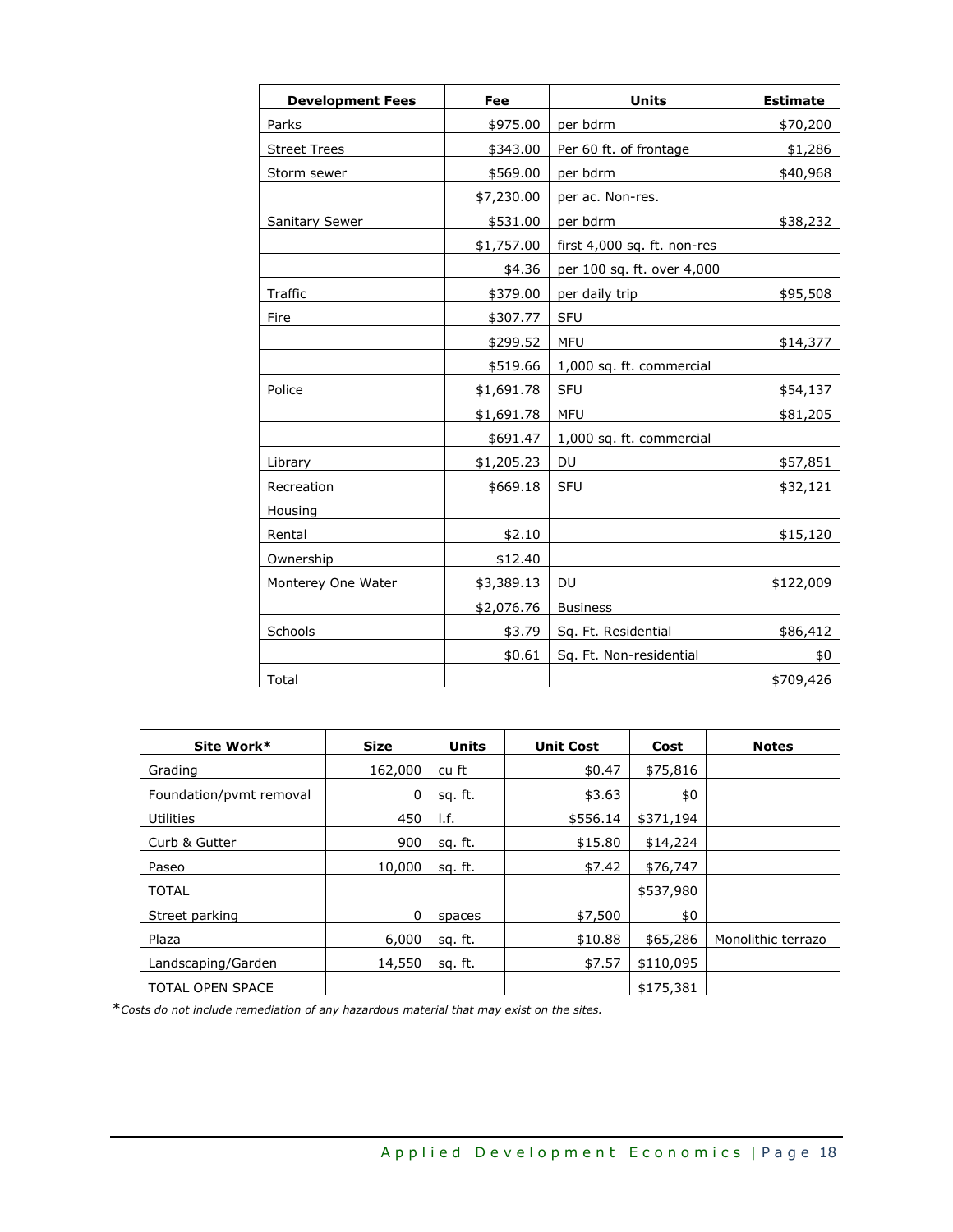| <b>Residential</b>      | <b>Units</b> | Sq. Ft. | <b>Total</b>       | <b>Notes</b>                         |                | Rent          |
|-------------------------|--------------|---------|--------------------|--------------------------------------|----------------|---------------|
|                         |              |         |                    |                                      | <b>Monthly</b> | <b>Annual</b> |
| 1 bdrm                  | 12           | 600     | 7,200              |                                      | \$1,565        | \$225,297     |
| 3 bdrm                  | 12           | 1,300   | 15,600             |                                      | \$2,684        | \$386,446     |
|                         | 24           |         | 22,800             |                                      | \$2.24         | \$611,743     |
| Parking                 | 12           |         |                    | <b>Tuck Under</b>                    |                |               |
|                         | 32           |         |                    | Surface                              |                |               |
| Studios                 | 12           | 500     | 6,000              |                                      | \$1,304        | \$187,747     |
| 1 bdrm                  | 12           | 600     | 7,200              |                                      | \$1,565        | \$225,297     |
|                         | 24           |         | 13,200             |                                      | \$2.61         | \$413,044     |
| Parking                 | 20           |         |                    | Podium                               | Vacancy        | (\$20,496)    |
|                         | 12           |         |                    | Surface                              | Op Costs       | $(*336,000)$  |
|                         |              |         |                    |                                      | <b>NOI</b>     | \$668,291     |
| Plaza/Garden            |              |         | 6,000              | <b>Total</b>                         | Value          | \$12,729,354  |
| Paseo                   |              |         | 10,000             |                                      | Per Unit       | \$530,390     |
| Site Area               |              |         | 52,108             |                                      | Per sq.<br>ft. | \$353.59      |
| <b>Development Cost</b> |              |         | <b>Residential</b> |                                      |                |               |
| Site Work*              | \$14.94      |         | \$537,980          |                                      |                |               |
| Hard construction       | \$215.19     |         | \$7,727,557        |                                      |                |               |
| Parking - Podium        | \$20,000     |         | \$400,000          |                                      |                |               |
| Surface                 | \$1,600      |         | \$70,400           |                                      |                |               |
| <b>Tuck Under</b>       | \$7,500      |         | \$90,000           |                                      |                |               |
| Open Space              |              |         | \$175,381          |                                      |                |               |
| <b>Impact Fees</b>      | \$709,426    |         | \$709,426          |                                      |                |               |
| Planning/Permit Fees    |              |         | \$39,523           |                                      |                |               |
| Soft Costs              | 18.5%        |         | \$1,429,598        |                                      |                |               |
| Developer Profit        | 8.0%         |         | \$894,389          |                                      |                |               |
| <b>Total Costs</b>      |              |         | \$12,074,255       | <b>Residual</b><br><b>Land Value</b> |                | \$655,099     |
|                         |              |         |                    | <b>Nominal LV</b>                    |                |               |
| Per sq. ft.             |              |         | \$362.24           | @<br>\$12.00/sf                      |                | \$625,296     |

# **Site 2. Scenario 2B**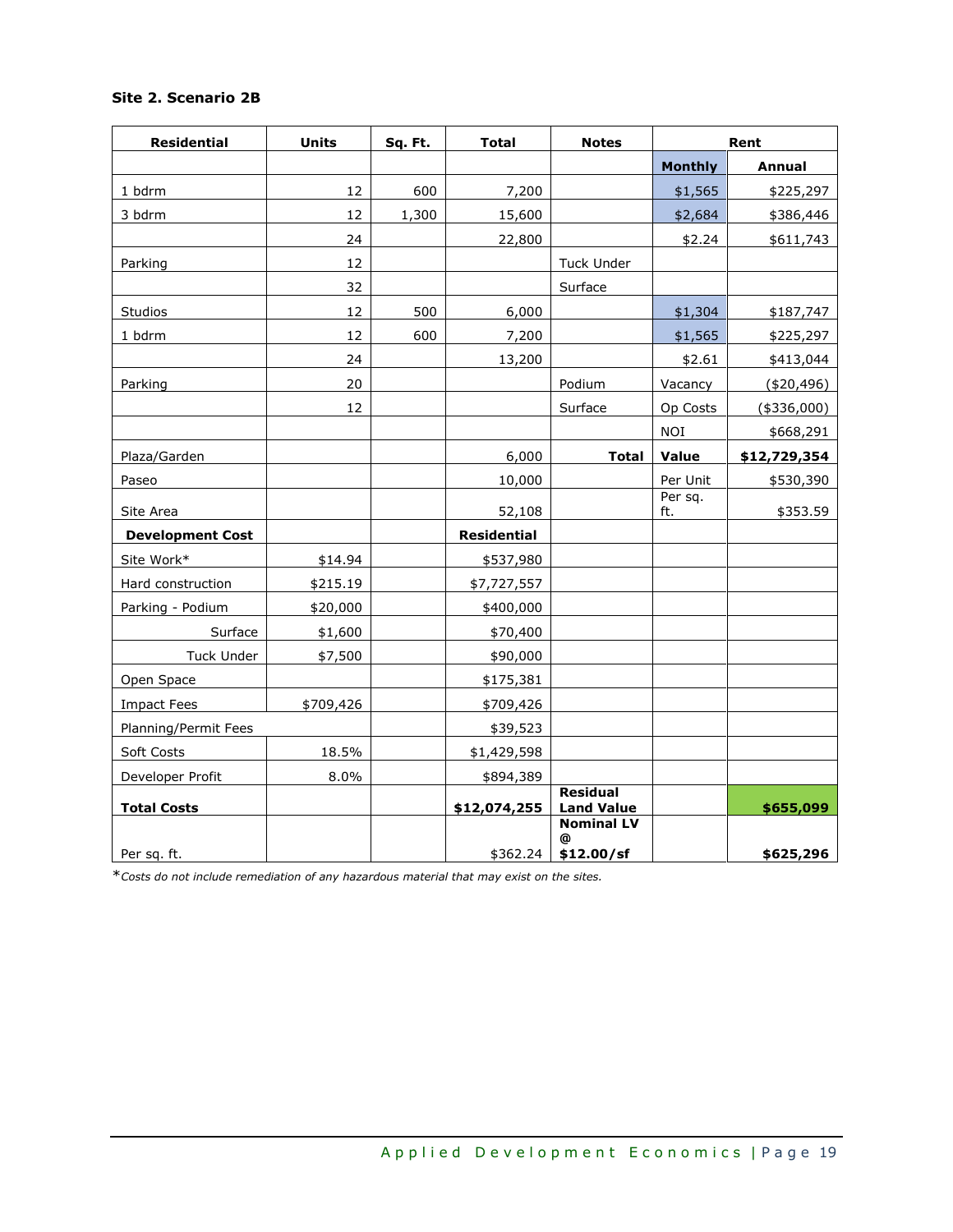# **Site 2. Scenario 2C**

| <b>Residential</b>      | <b>Units</b>   | Sq. Ft. | <b>Total</b>       | <b>Notes</b>                      |                            | Rent          |
|-------------------------|----------------|---------|--------------------|-----------------------------------|----------------------------|---------------|
|                         |                |         |                    |                                   | <b>Monthly</b>             | <b>Annual</b> |
| 1 bdrm                  | 14             | 600     | 8,400              |                                   | \$1,500                    | \$251,935     |
| 3 bdrm                  | 14             | 1,300   | 18,200             |                                   | \$2,572                    | \$432,139     |
|                         | 28             |         | 26,600             |                                   | \$2.14                     | \$684,075     |
| Parking                 | 14             |         |                    | <b>Tuck Under</b>                 |                            |               |
|                         | 34             |         |                    | Surface                           |                            |               |
| <b>Studios</b>          | 18             | 500     | 9,000              |                                   | \$1,250                    | \$269,931     |
| 1 bdrm                  | 18             | 600     | 10,800             |                                   | \$1,500                    | \$323,917     |
|                         | 36             |         | 19,800             |                                   | \$2.50                     | \$593,848     |
| Parking                 | $\overline{0}$ |         |                    | Podium                            | Vacancy                    | (425, 558)    |
|                         | 16             |         |                    | Surface                           | Op Costs                   | $(*448,000)$  |
| <b>Total Parking</b>    | 64             |         |                    |                                   | <b>NOI</b>                 | \$804,364     |
| Plaza/Garden            |                |         | 6,000              | <b>Total</b>                      | Value                      | \$15,321,225  |
| Paseo                   |                |         | 10,000             |                                   | Per Unit                   | \$547,187     |
| Site Area               |                |         | 52,108             |                                   | Per sq. ft.                | \$330.20      |
| <b>Development Cost</b> |                |         | <b>Residential</b> |                                   |                            |               |
| Site Work*              | \$11.59        |         | \$537,980          |                                   |                            |               |
| Hard construction       | \$215.19       |         | \$9,955,909        |                                   |                            |               |
| Parking - Podium        | \$20,000       |         | \$0                |                                   |                            |               |
| Surface                 | \$1,600        |         | \$80,000           |                                   |                            |               |
| <b>Tuck Under</b>       | \$7,500        |         | \$105,000          |                                   |                            |               |
| Open Space              |                |         | \$85,409           |                                   |                            |               |
| <b>Impact Fees</b>      | \$886,460      |         | \$886,460          |                                   |                            |               |
| Planning/Permit Fees    |                |         | \$49,200           |                                   |                            |               |
| Soft Costs              | 18.5%          |         | \$1,841,843        |                                   |                            |               |
| Developer Profit        | 8.0%           |         | \$1,083,344        |                                   |                            |               |
| <b>Total Costs</b>      |                |         | \$14,625,145       |                                   | <b>Residual Land Value</b> | \$696,080     |
| Per sq. ft.             |                |         | \$315.20           | <b>Nominal LV</b> @<br>\$12.00/sf |                            | \$625,296     |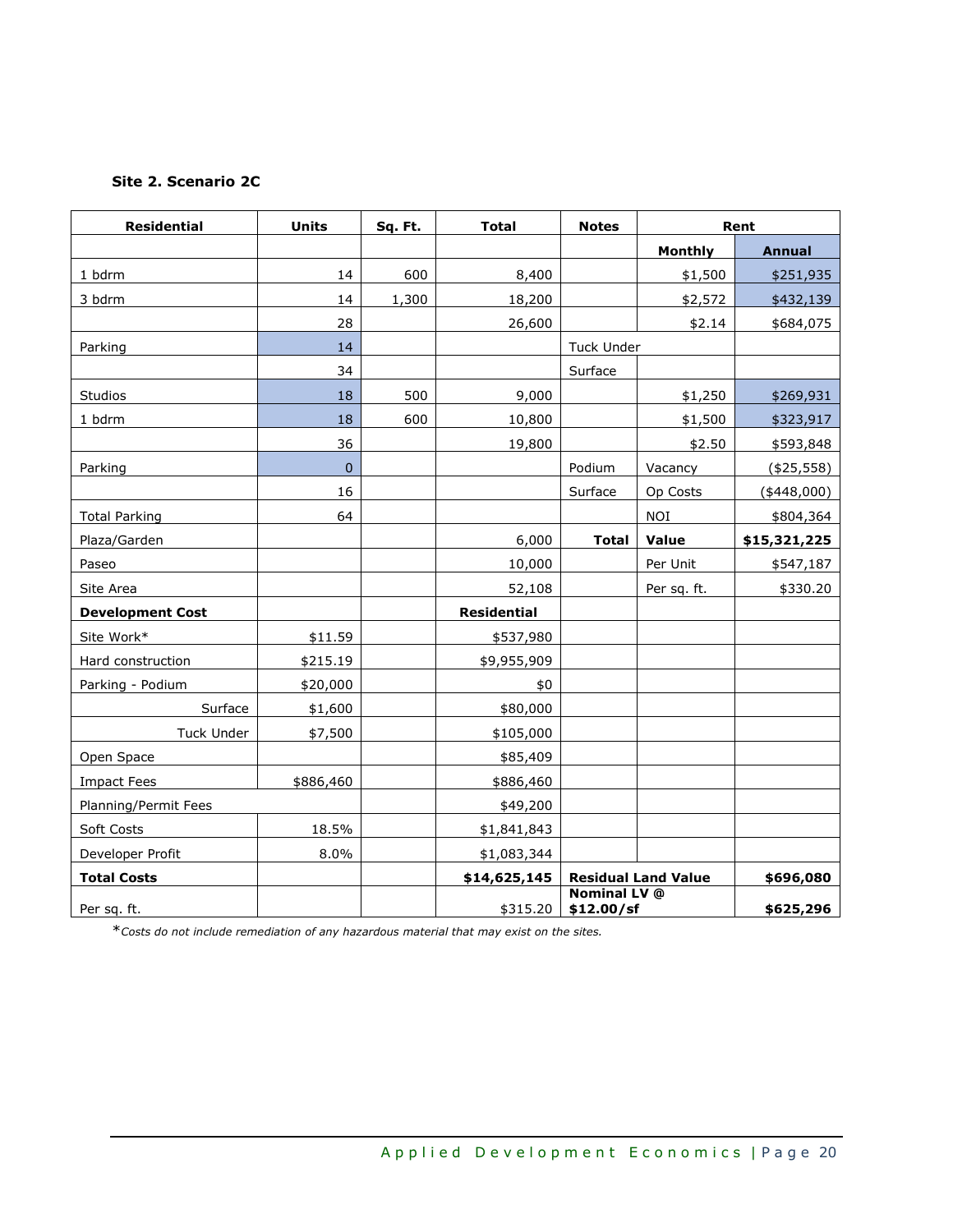| <b>Development Fees</b> | Fee        | <b>Units</b>               | <b>Estimate</b> |
|-------------------------|------------|----------------------------|-----------------|
| Parks                   | \$975.00   | per bdrm                   | \$89,700        |
| <b>Street Trees</b>     | \$343.00   | Per 60 ft. of frontage     | \$1,286         |
| Storm sewer             | \$569.00   | per bdrm                   | \$52,348        |
|                         | \$7,230.00 | per ac. Non-res.           |                 |
| <b>Sanitary Sewer</b>   | \$531.00   | per bdrm                   | \$48,852        |
|                         | \$1,757.00 | first 4,000 sq.ft. non-res |                 |
|                         | \$4.36     | per 100 sq. ft. over 4,000 |                 |
| Traffic                 | \$379.00   | per daily trip             | \$116,732       |
| Fire                    | \$307.77   | SFU                        |                 |
|                         | \$299.52   | <b>MFU</b>                 | \$19,169        |
|                         | \$519.66   | 1,000 sq. ft. commercial   |                 |
| Police                  | \$1,691.78 | <b>SFU</b>                 | \$57,521        |
|                         | \$1,691.78 | <b>MFU</b>                 | \$108,274       |
|                         | \$691.47   | 1,000 sq. ft. commercial   |                 |
| Library                 | \$1,205.23 | DU                         | \$77,135        |
| Recreation              | \$669.18   | <b>SFU</b>                 | \$42,828        |
| <b>Housing</b>          |            |                            |                 |
| Rental                  | \$2.10     |                            | \$22,680        |
| Ownership               | \$12.40    |                            |                 |
| Monterey One Water      | \$3,389.13 | <b>DU</b>                  | \$149,122       |
|                         | \$2,076.76 | <b>Business</b>            |                 |
| Schools                 | \$3.79     | Sq. Ft. Residential        | \$100,814       |
|                         | \$0.61     | Sq. Ft. Non-residential    | \$0             |
| Total                   |            |                            | \$886,460       |

| Site Work*              | Size    | Units   | <b>Unit Cost</b> | Cost      |
|-------------------------|---------|---------|------------------|-----------|
| Grading                 | 162,000 | cu ft   | \$0.47           | \$75,816  |
| Foundation/pvmt removal | 0       | sg. ft. | \$3.63           | \$0       |
| Utilities               | 450     | I.f.    | \$556.14         | \$371,194 |
| Curb & Gutter           | 900     | sq. ft. | \$15.80          | \$14,224  |
| Paseo                   | 10,000  | sq. ft. | \$7.42           | \$76,747  |
| <b>TOTAL</b>            |         |         |                  | \$537,980 |
| Street parking          | 0       | spaces  | \$7,500          | \$0       |
| Plaza                   | 4,000   | sq. ft. | \$10.88          | \$0       |
| Landscaping/Garden      | 11,288  | sq. ft. | \$7.57           | \$85,409  |
| <b>TOTAL OPEN SPACE</b> |         |         |                  | \$85,409  |
| <b>TOTAL OPEN SPACE</b> |         |         |                  | \$55,048  |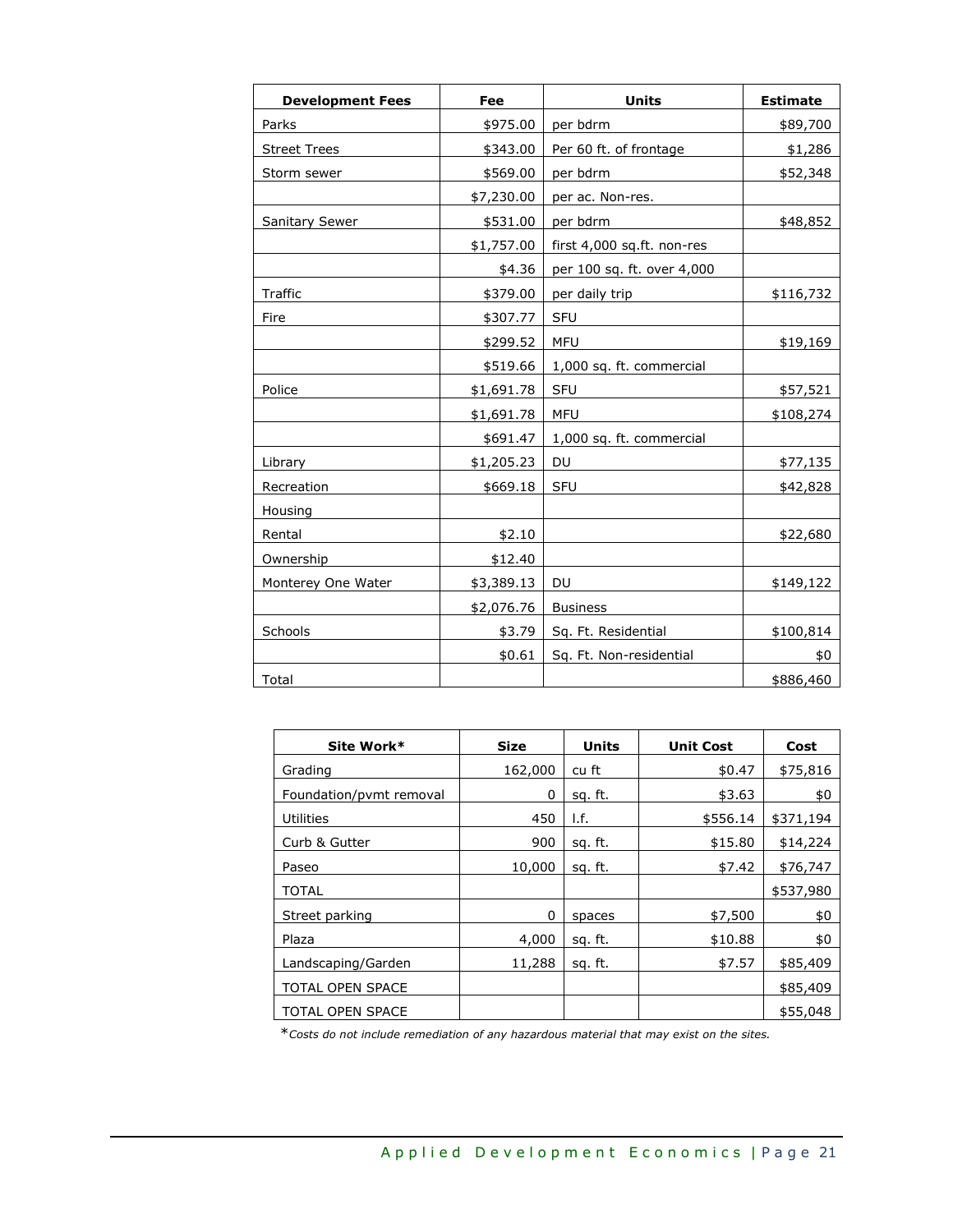# **Site 3. Scenario 3A, Base Case**

| <b>Residential</b>      | <b>Units</b>       | Sq. Ft.       | <b>Total</b>       | <b>Notes</b>  | <b>Price</b>                      |                 |               |
|-------------------------|--------------------|---------------|--------------------|---------------|-----------------------------------|-----------------|---------------|
|                         |                    |               |                    |               | Per sq. ft.                       | <b>Per Unit</b> | <b>Total</b>  |
| 2 bdrm                  | 20                 | 1,200         | 24,000             | Townhouses    | \$280                             | \$336,000       | \$6,720,000   |
| 3 bdrm                  | 22                 | 1,600         | 35,200             |               | \$280                             | \$448,000       | \$9,856,000   |
| Parking                 | 84                 | 200           | 16,800             |               |                                   |                 |               |
|                         |                    |               |                    |               |                                   |                 |               |
| Office                  |                    |               | 9,000              | Office NNN    | \$1.50                            |                 | \$162,000     |
| Parking                 | 30                 |               | 10,500             | Surface       |                                   | Value           | \$3,085,714   |
| Plaza                   |                    |               | 4,000              |               |                                   | Per Sq. Ft.     | \$342.86      |
| Park                    |                    |               | 27,000             |               | <b>Total</b>                      | Value           | \$19,661,714  |
| Detention/Drainage      |                    |               | 43,000             |               |                                   |                 |               |
| Site Area               |                    |               | 177,607            |               |                                   |                 |               |
| <b>Development Cost</b> | <b>Residential</b> | <b>Office</b> | <b>Residential</b> | <b>Office</b> |                                   |                 |               |
| Site Work*              | \$16.47            | \$13.36       | \$975,003          | \$120,251     |                                   |                 |               |
| Hard construction       | \$189.98           | \$175.00      | \$10,617,053       | \$1,575,027   |                                   |                 |               |
| Parking - Tuck Under    | \$7,500            |               | \$630,000          |               |                                   |                 |               |
| Surface                 | \$1,600            |               |                    | \$48,000      |                                   |                 |               |
| <b>Impact Fees</b>      |                    |               | \$1,817,682        | \$65,455      |                                   |                 |               |
| <b>Building Permit</b>  |                    |               | \$38,791           | \$10,278      |                                   |                 |               |
| Soft Costs              | 18.5%              |               | \$2,080,705        | \$291,380     |                                   |                 |               |
| Developer Profit        | 8.0%               |               | \$1,292,739        | \$168,831     |                                   |                 |               |
| <b>Total Costs</b>      |                    |               | \$17,451,973       | \$2,279,222   | <b>Residual Land Value</b>        |                 | $($ \$69,480) |
| Per sq. ft.             |                    |               | \$293.75           | \$253.25      | <b>Nominal LV @</b><br>\$12.00/sf |                 | \$2,131,284   |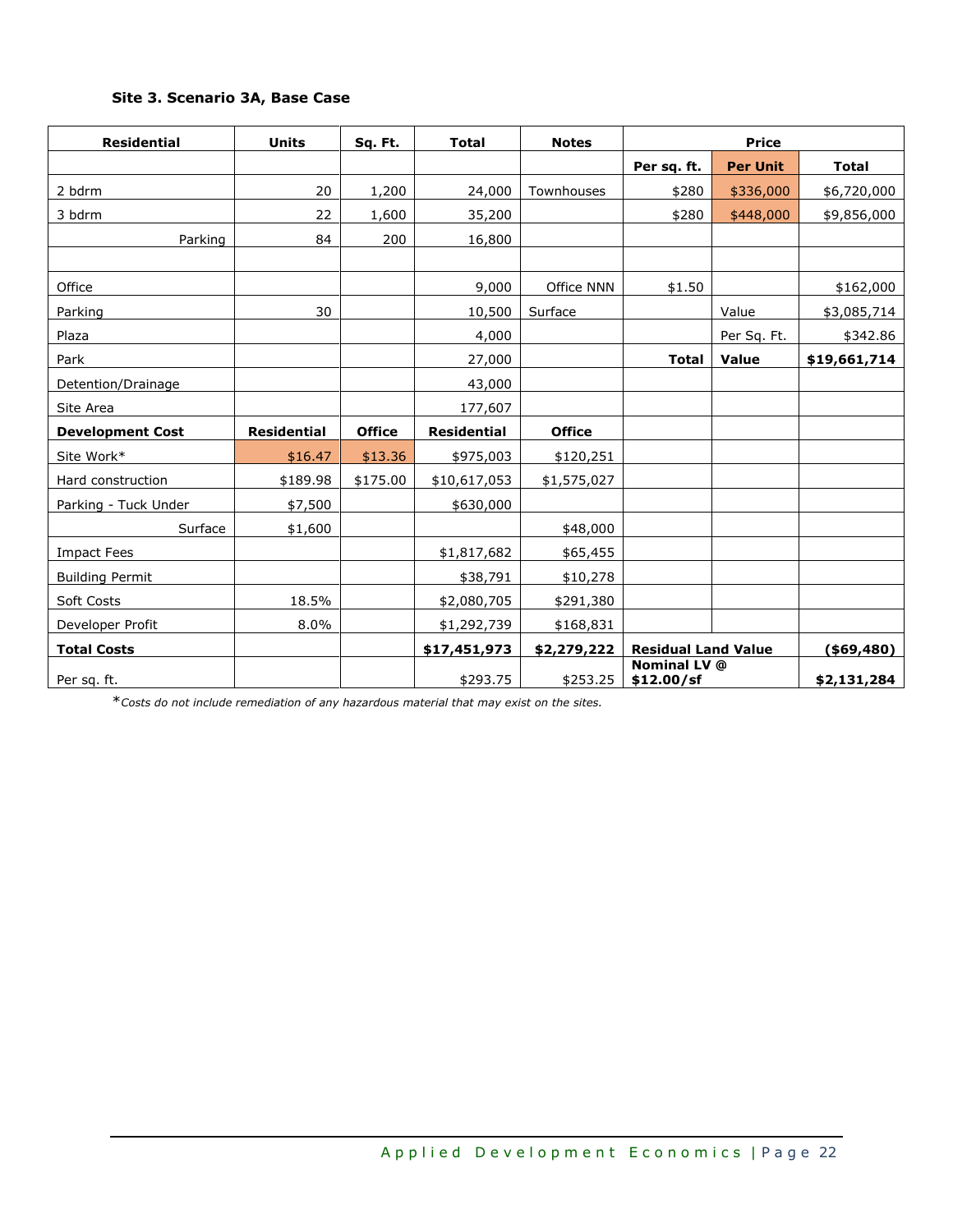| <b>Development Fees</b> | Fee        | <b>Units</b>               | <b>Estimate</b> |
|-------------------------|------------|----------------------------|-----------------|
| Parks                   | \$975.00   | per bdrm                   | \$161,850       |
| <b>Street Trees</b>     | \$343.00   | Per 60 ft. of frontage     | \$1,286         |
| Storm sewer             | \$569.00   | per bdrm                   | \$94,454        |
|                         | \$7,230.00 | per ac. Non-res.           | \$3,237         |
| <b>Sanitary Sewer</b>   | \$531.00   | per bdrm                   | \$88,146        |
|                         | \$1,757.00 | first 4,000 sq.ft. non-res | \$1,757         |
|                         | \$4.36     | per 100 sq. ft. over 4,000 | \$218           |
| Traffic                 | \$379.00   | per daily trip             | \$202,007       |
| Fire                    | \$307.77   | <b>SFU</b>                 | \$12,926        |
|                         | \$299.52   | <b>MFU</b>                 |                 |
|                         | \$519.66   | 1,000 sq. ft. commercial   | \$4,677         |
| Police                  | \$1,691.78 | <b>SFU</b>                 | \$71,055        |
|                         | \$1,691.78 | <b>MFU</b>                 |                 |
|                         | \$691.47   | 1,000 sq. ft. commercial   | \$6,223         |
| Library                 | \$1,205.23 | DU                         | \$50,620        |
| Recreation              | \$669.18   | SFU                        | \$28,106        |
| Housing                 |            |                            |                 |
| Rental                  | \$2.10     |                            |                 |
| Ownership               | \$12.40    |                            | \$734,080       |
| Monterey One Water      | \$3,389.13 | DU                         | \$142,343       |
|                         | \$2,076.76 | <b>Business</b>            | \$8,307         |
| Schools                 | \$3.79     | Sq. Ft. Residential        | \$224,368       |
|                         | \$0.61     | Sq. Ft. Non-residential    | \$5,490         |
| Total                   |            |                            | \$1,841,150     |

| Site Work*              | <b>Size</b> | <b>Units</b>   | <b>Unit Cost</b> | Cost      | <b>Notes</b>          |
|-------------------------|-------------|----------------|------------------|-----------|-----------------------|
| Demolition              | 10,290      | cu ft          | \$0.47           | \$4,816   |                       |
| Foundation/pvmt removal | 24,300      | sq. ft.        | \$3.63           | \$88,290  |                       |
| <b>Utilities</b>        | 540         | I.f.           | \$503.88         | \$447,608 |                       |
| Curb & Gutter           | 1,680       | <u>sq.</u> ft. | \$15.80          | \$26,551  |                       |
| Division St.            | 16,200      | sq. ft.        | \$7.42           | \$120,182 |                       |
| Street parking          | 18          | spaces         | \$1,600          | \$28,000  |                       |
| Driveways               | 3,881       |                | \$7.42           | \$28,794  |                       |
| TOTAL                   |             |                |                  | \$744,240 |                       |
|                         |             |                |                  |           |                       |
| Plaza                   | 4,000       | sq. ft.        | \$14.51          | \$58,032  | Monolithic<br>terrazo |
| Public Park/Open Space  | 27,000      | sq. ft.        | \$3.85           | \$104,004 |                       |
| Landscaping             | 24,975      | sq. ft.        | \$7.57           | \$188,978 |                       |
| TOTAL OPEN SPACE        |             |                |                  | \$351,014 |                       |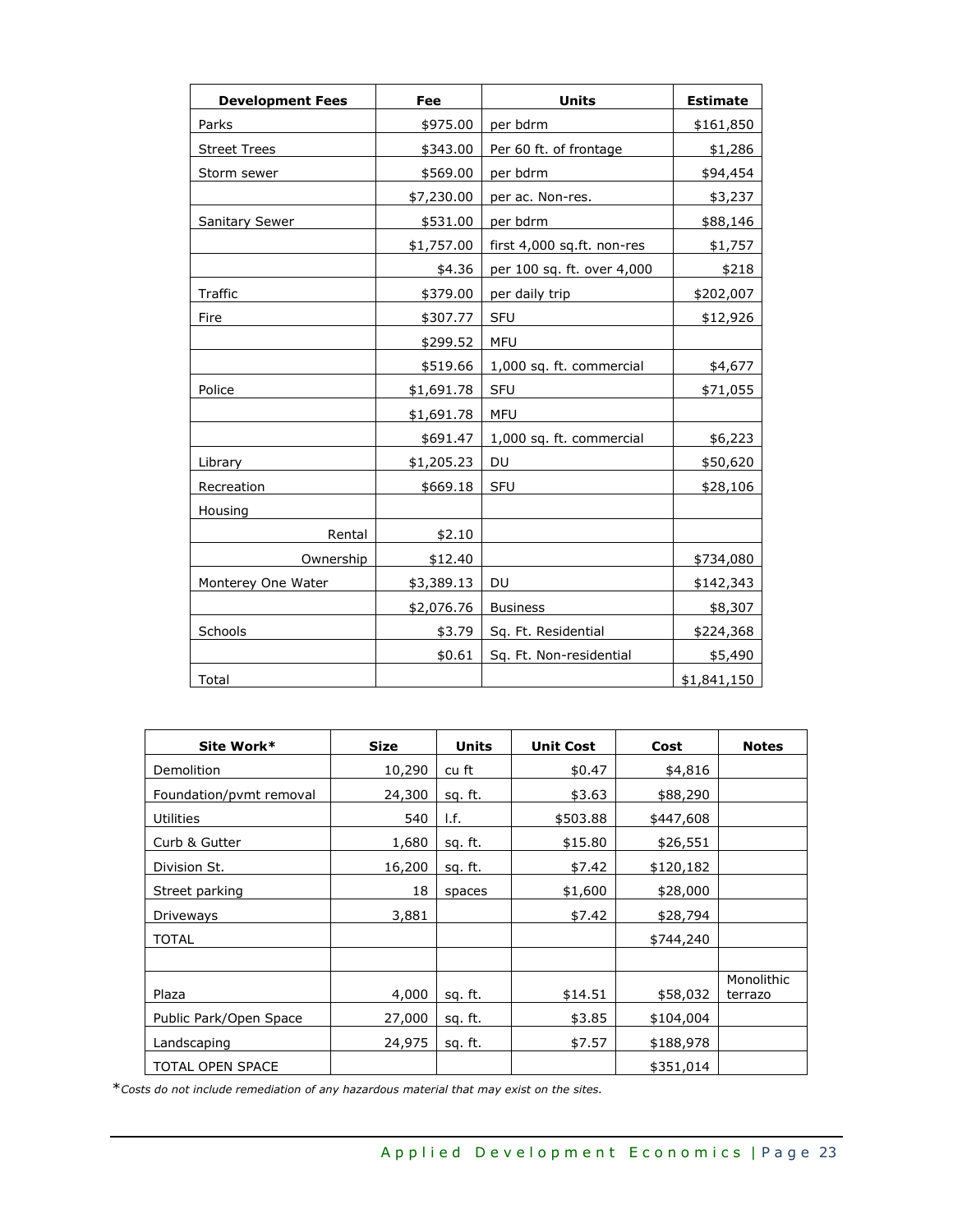# **Site 3. Scenario 2B**

| <b>Residential</b>      | <b>Units</b>       | Sq. Ft.       | <b>Total</b>       | <b>Notes</b>  | <b>Price</b>                      |                 |              |
|-------------------------|--------------------|---------------|--------------------|---------------|-----------------------------------|-----------------|--------------|
|                         |                    |               |                    |               | Per sq. ft.                       | <b>Per Unit</b> | <b>Total</b> |
| 2 bdrm                  | 20                 | 1,200         | 24,000             | Townhouses    | \$319                             | \$383,040       | \$7,660,800  |
| 3 bdrm                  | 22                 | 1,600         | 35,200             |               | \$319                             | \$510,720       | \$11,235,840 |
|                         | 42                 |               | 59,200             |               |                                   | \$893,760       | \$18,896,640 |
| Parking                 | 84                 | 200           | 16,800             |               |                                   |                 |              |
|                         |                    |               |                    |               |                                   |                 |              |
| Office                  |                    |               | 9,000              | Office NNN    | \$1.50                            |                 | \$162,000    |
| Parking                 | 30                 |               | 10,500             | Surface       |                                   | <b>Value</b>    | \$3,085,714  |
| Plaza                   |                    |               | 4,000              |               |                                   | Per Sq. Ft.     | \$342.86     |
| Park                    |                    |               | 27,000             |               | <b>Total</b>                      | <b>Value</b>    | \$21,982,354 |
| Detention/Drainage      |                    |               | 43,000             |               |                                   |                 |              |
| Site Area               |                    |               | 177,607            |               |                                   |                 |              |
| <b>Development Cost</b> | <b>Residential</b> | <b>Office</b> | <b>Residential</b> | <b>Office</b> |                                   |                 |              |
| Site Work*              | \$16.47            | \$13.36       | \$975,003          | \$120,251     |                                   |                 |              |
| Hard construction       | \$189.98           | \$175.00      | \$10,617,053       | \$1,575,027   |                                   |                 |              |
| Parking - Tuck Under    | \$7,500            |               | \$630,000          |               |                                   |                 |              |
| Surface                 | \$1,600            |               |                    | \$48,000      |                                   |                 |              |
| <b>Impact Fees</b>      |                    |               | \$1,817,682        | \$65,455      |                                   |                 |              |
| <b>Building Permit</b>  |                    |               | \$38,791           | \$10,278      |                                   |                 |              |
| Soft Costs              | 18.5%              |               | \$2,080,705        | \$291,380     |                                   |                 |              |
| Developer Profit        | 8.0%               |               | \$1,292,739        | \$168,831     |                                   |                 |              |
| <b>Total Costs</b>      |                    |               | \$17,451,973       | \$2,279,222   | <b>Residual Land Value</b>        |                 | \$2,251,160  |
| Per sq. ft.             |                    |               | \$293.75           | \$253.25      | <b>Nominal LV</b> @<br>\$12.00/sf |                 | \$2,131,284  |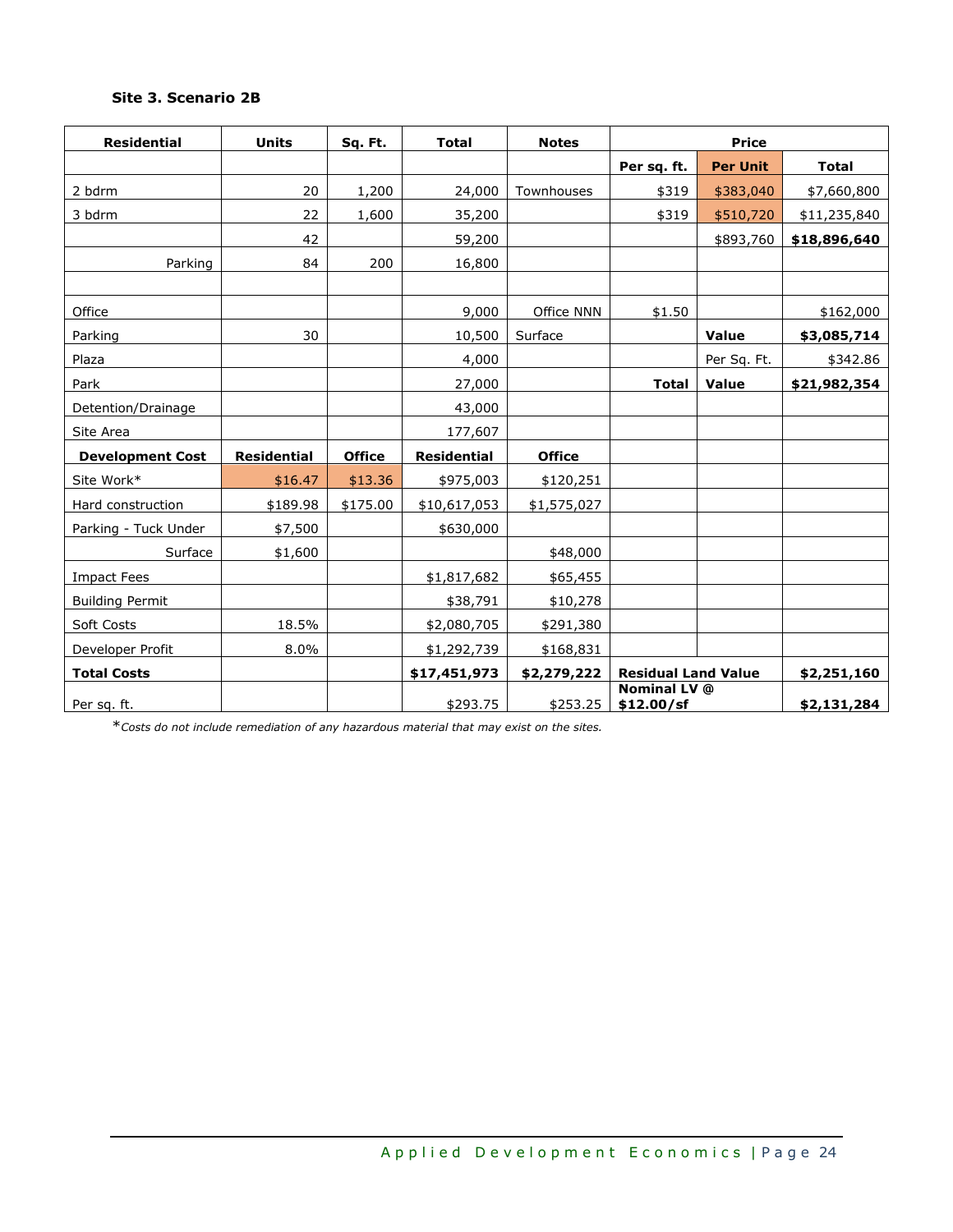# **Site 3. Scenario 3C**

| <b>Residential</b>      | <b>Units</b>       | Sq. Ft.       | <b>Total</b>       | <b>Notes</b>  | <b>Price</b>                      |                 |              |
|-------------------------|--------------------|---------------|--------------------|---------------|-----------------------------------|-----------------|--------------|
|                         |                    |               |                    |               | Per sq. ft.                       | <b>Per Unit</b> | <b>Total</b> |
| 2 bdrm                  | 31                 | 1,200         | 37,200             | Townhouses    | \$302                             | \$362,880       | \$11,249,280 |
| 3 bdrm                  | 31                 | 1,600         | 49,600             |               | \$302                             | \$483,840       | \$14,999,040 |
|                         | 62                 |               | 86,800             |               |                                   | \$846,720       | \$26,248,320 |
| Parking                 | 124                | 200           | 24,800             |               |                                   |                 |              |
| Office                  |                    |               | 9,000              | Office NNN    | \$1.50                            |                 | \$162,000    |
| Parking                 | 30                 |               | 10,500             | Surface       |                                   | Value           | \$3,085,714  |
| Plaza                   |                    |               | 4,000              |               |                                   |                 | \$342.86     |
| Park                    |                    |               | 27,000             |               | <b>Total</b>                      | Value           | \$29,334,034 |
| Detention/Drainage      |                    |               | 43,000             |               |                                   |                 |              |
| Site Area               |                    |               | 177,607            |               |                                   |                 |              |
| <b>Development Cost</b> | <b>Residential</b> | <b>Office</b> | <b>Residential</b> | <b>Office</b> |                                   |                 |              |
| Site Work*              | \$10.17            | \$12.09       | \$882,417          | \$108,832     |                                   |                 |              |
| Hard construction       | \$189.98           | \$175.00      | \$15,560,611       | \$1,575,027   |                                   |                 |              |
| Parking - Tuck Under    | \$7,500            |               | \$930,000          |               |                                   |                 |              |
| Surface                 | \$1,600            |               |                    | \$48,000      |                                   |                 |              |
| <b>Impact Fees</b>      |                    |               | \$2,662,181        | \$65,455      |                                   |                 |              |
| Planning/Permit Fees    |                    |               | \$82,502           | \$15,417      |                                   |                 |              |
| Soft Costs              | 18.5%              |               | \$3,050,763        | \$291,380     |                                   |                 |              |
| Developer Profit        | 8.0%               |               | \$1,853,478        | \$168,329     |                                   |                 |              |
| <b>Total Costs</b>      |                    |               | \$25,021,953       | \$2,272,440   | <b>Residual Land Value</b>        |                 | \$2,039,642  |
| Per sq. ft.             |                    |               | \$287.93           | \$251.88      | <b>Nominal LV @</b><br>\$12.00/sf |                 | \$2,131,284  |